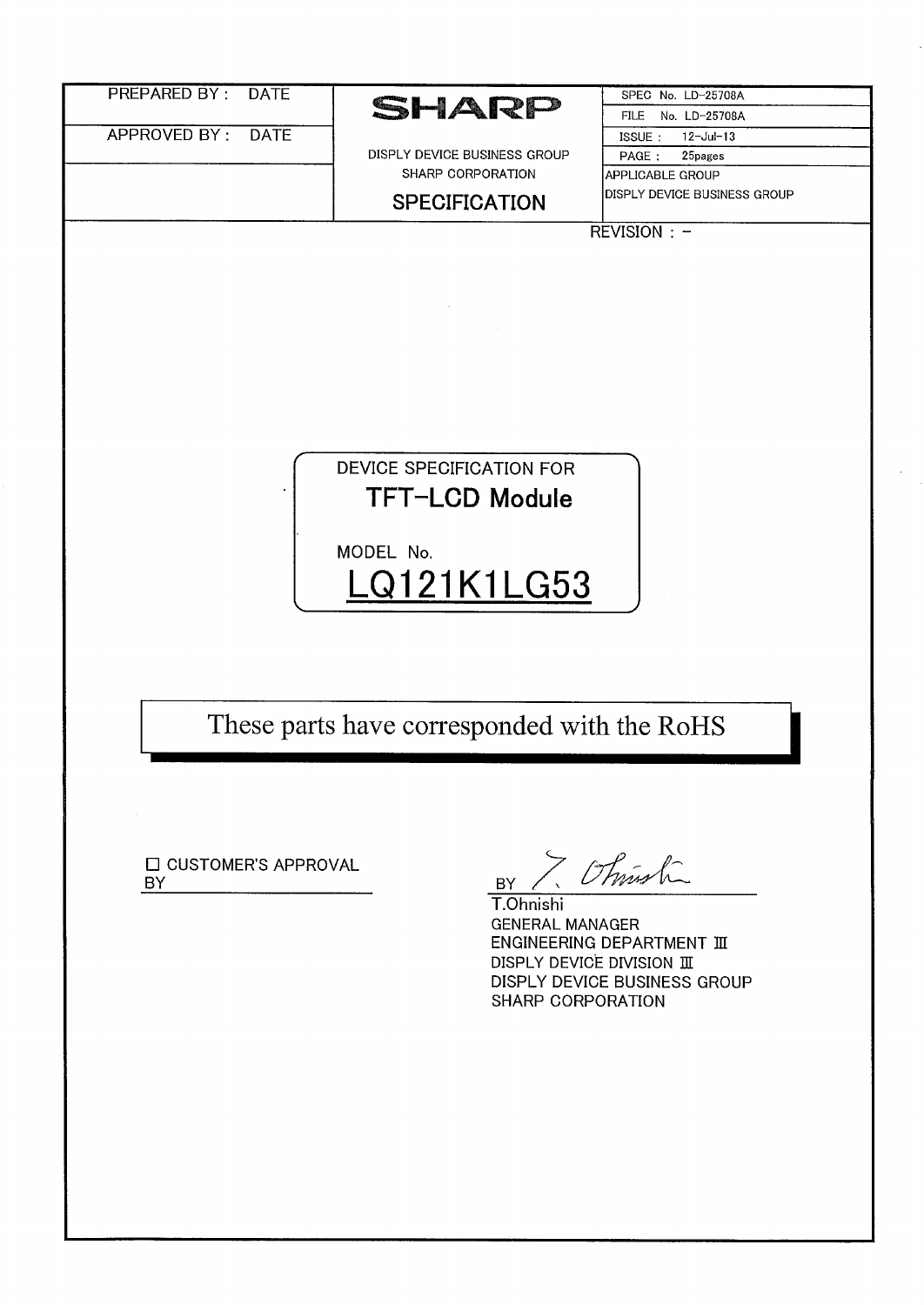# RECORDS OF REVISION

# Model No. LQ121K1LG53

|           | <b>DATE</b> | <b>REVI</b><br>SED |      |         | <b>NOTE</b> |
|-----------|-------------|--------------------|------|---------|-------------|
| SPEC No.  |             | ${\sf No}$         | PAGE | SUMMARY |             |
| LD-25708A | 2013/7/12   |                    |      | -       |             |
|           |             |                    |      |         |             |
|           |             |                    |      |         |             |
|           |             |                    |      |         |             |
|           |             |                    |      |         |             |
|           |             |                    |      |         |             |
|           |             |                    |      |         |             |
|           |             |                    |      |         |             |
|           |             |                    |      |         |             |
|           |             |                    |      |         |             |
|           |             |                    |      |         |             |
|           |             |                    |      |         |             |
|           |             |                    |      |         |             |
|           |             |                    |      |         |             |
|           |             |                    |      |         |             |
|           |             |                    |      |         |             |
|           |             |                    |      |         |             |
|           |             |                    |      |         |             |
|           |             |                    |      |         |             |
|           |             |                    |      |         |             |
|           |             |                    |      |         |             |
|           |             |                    |      |         |             |
|           |             |                    |      |         |             |
|           |             |                    |      |         |             |
|           |             |                    |      |         |             |
|           |             |                    |      |         |             |
|           |             |                    |      |         |             |
|           |             |                    |      |         |             |
|           |             |                    |      |         |             |
|           |             |                    |      |         |             |
|           |             |                    |      |         |             |
|           |             |                    |      |         |             |
|           |             |                    |      |         |             |
|           |             |                    |      |         |             |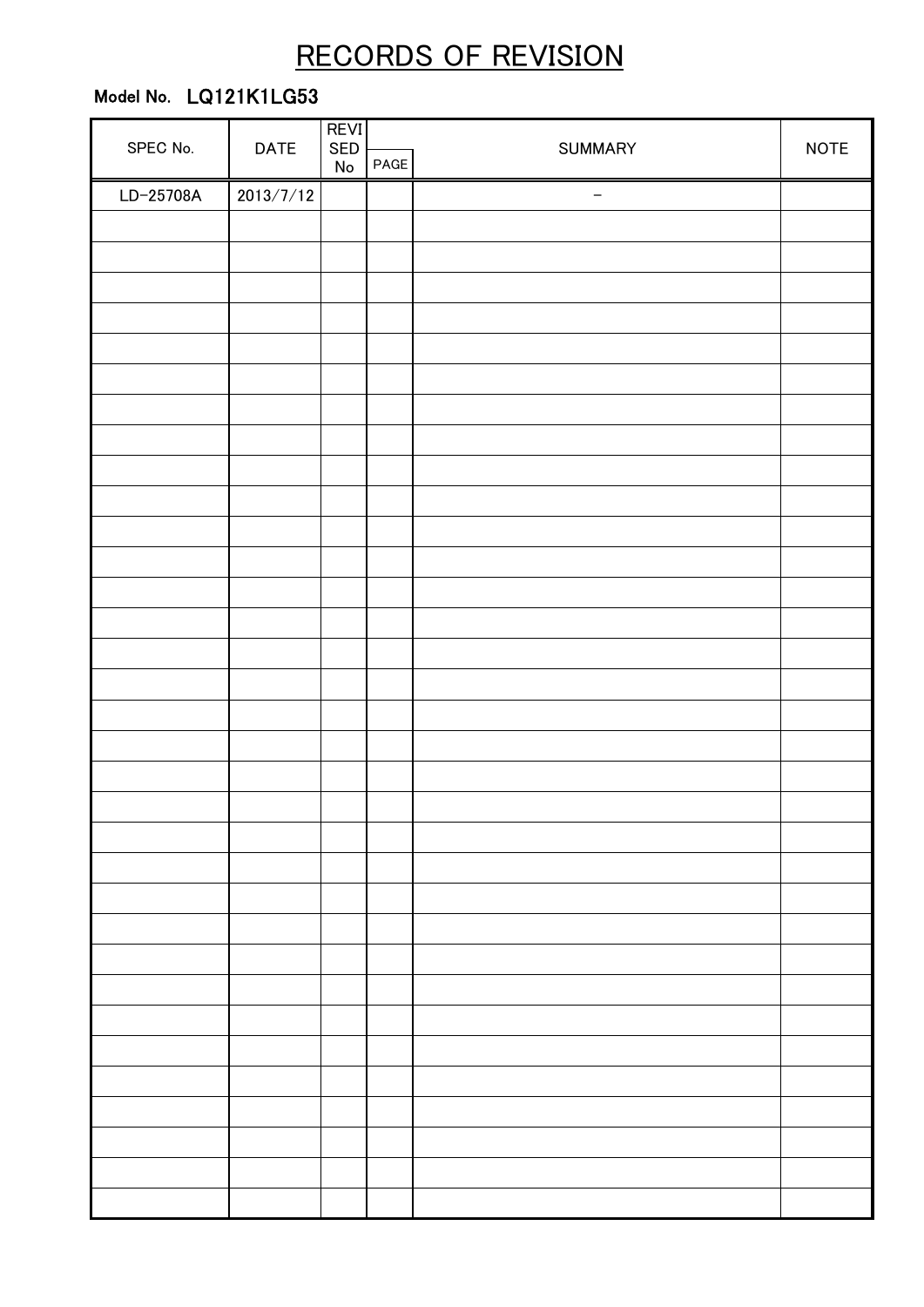| No.            |                                         |                                                                  | page           |
|----------------|-----------------------------------------|------------------------------------------------------------------|----------------|
| 1              | Application                             |                                                                  | 1              |
| $\overline{2}$ | Overview                                |                                                                  | $\overline{2}$ |
| 3              | <b>Mechanical Specifications</b>        |                                                                  | $\overline{2}$ |
| 4              | <b>Input Terminals</b>                  |                                                                  | 3              |
| 5              | Absolute Maximum Ratings                |                                                                  | 9              |
| 6              | <b>Electrical Characteristics</b>       |                                                                  | 10             |
| 7              | Timing characteristics of input signals |                                                                  | 12             |
| 8              |                                         | Input Signals, Basic Display Colors and Gray Scale of Each Color | 13             |
| 9              | <b>Optical Characteristics</b>          |                                                                  | 15             |
| 10             | <b>Handling Precautions</b>             |                                                                  | 17             |
| 11             | Packing form                            |                                                                  | 18             |
| 12             | Reliability test items                  |                                                                  | 18             |
| 13             | Others                                  |                                                                  | 19             |
| 14             | Storage conditions                      |                                                                  | 20             |
| Fig.1          | <b>OUTLINE DIMENSIONS</b>               |                                                                  | 21             |
| Fig.3          | <b>PACKING FORM</b>                     |                                                                  | 22             |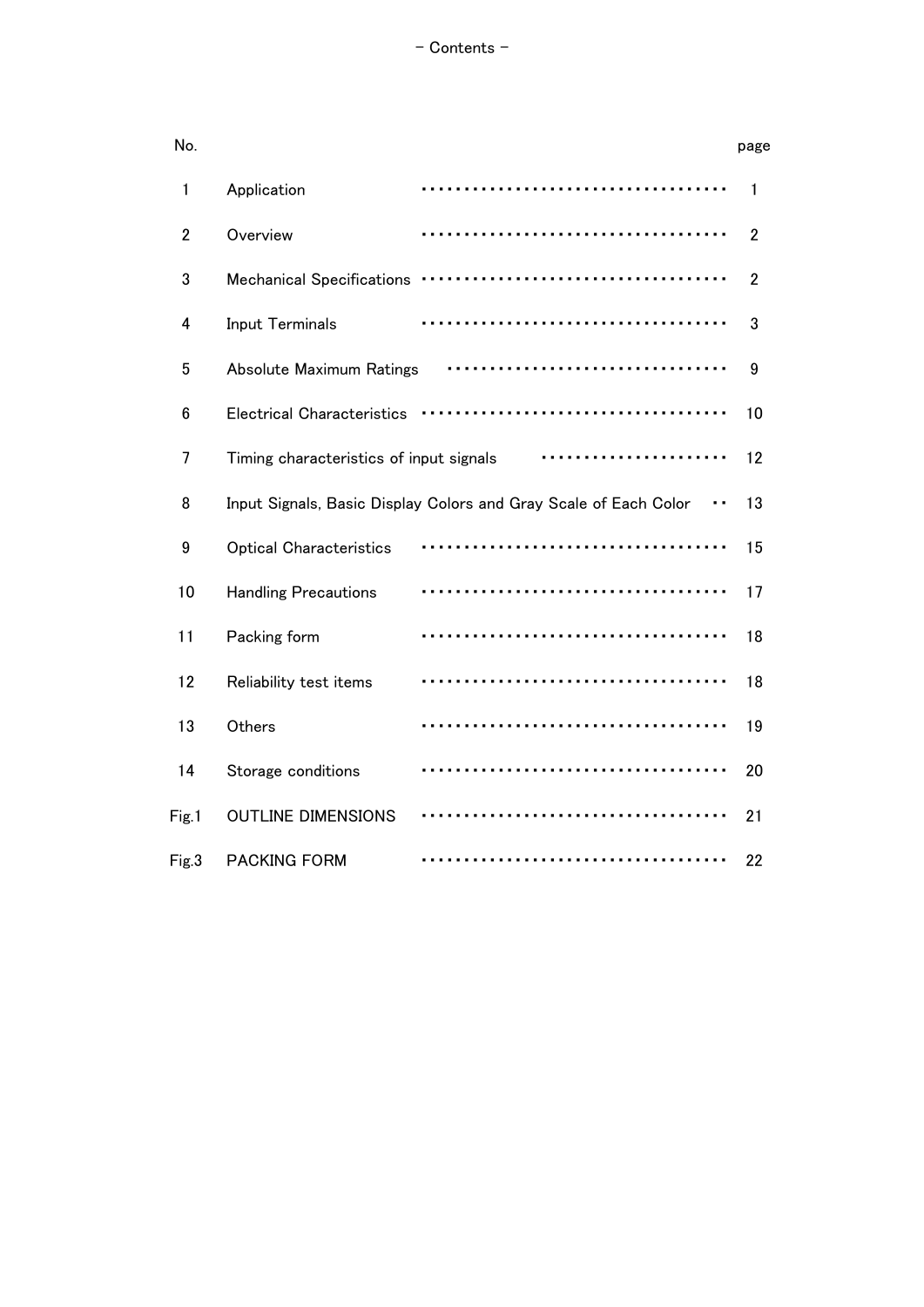### 1.Application

This specification applies to the color TFT-LCD module LQ121K1LG53.

 This specification is the proprietary product of SHARP CORPORATION (SHARP) and include materials protected under copyright of SHARP. Do not reproduce or cause any third party to reproduce them in any form or by any means, electronic or mechanical, for any purpose, in whole or in part, without the express written permission of SHARP.

The device listed in this specification was designed and manufactured for use in general electronic equipment.

In case of using the device for applications such as control and safety equipment for transportation (controls of aircraft, trains, automobiles, etc.), rescue and security equipment and various safety related equipment which require higher reliability and safety, take into consideration that appropriate measures such as fail-safe functions and redundant system design should be taken.

Do not use the device for equipment that requires an extreme level of reliability, such as aerospace applications, telecommunication equipment (trunk lines), nuclear power control equipment and medical or other equipment for life support.

SHARP assumes no responsibility for any damage resulting from the use of the device which does not comply with the instructions and the precautions specified in this specification .

Contact and consult with a SHARP sales representative for any questions about this device.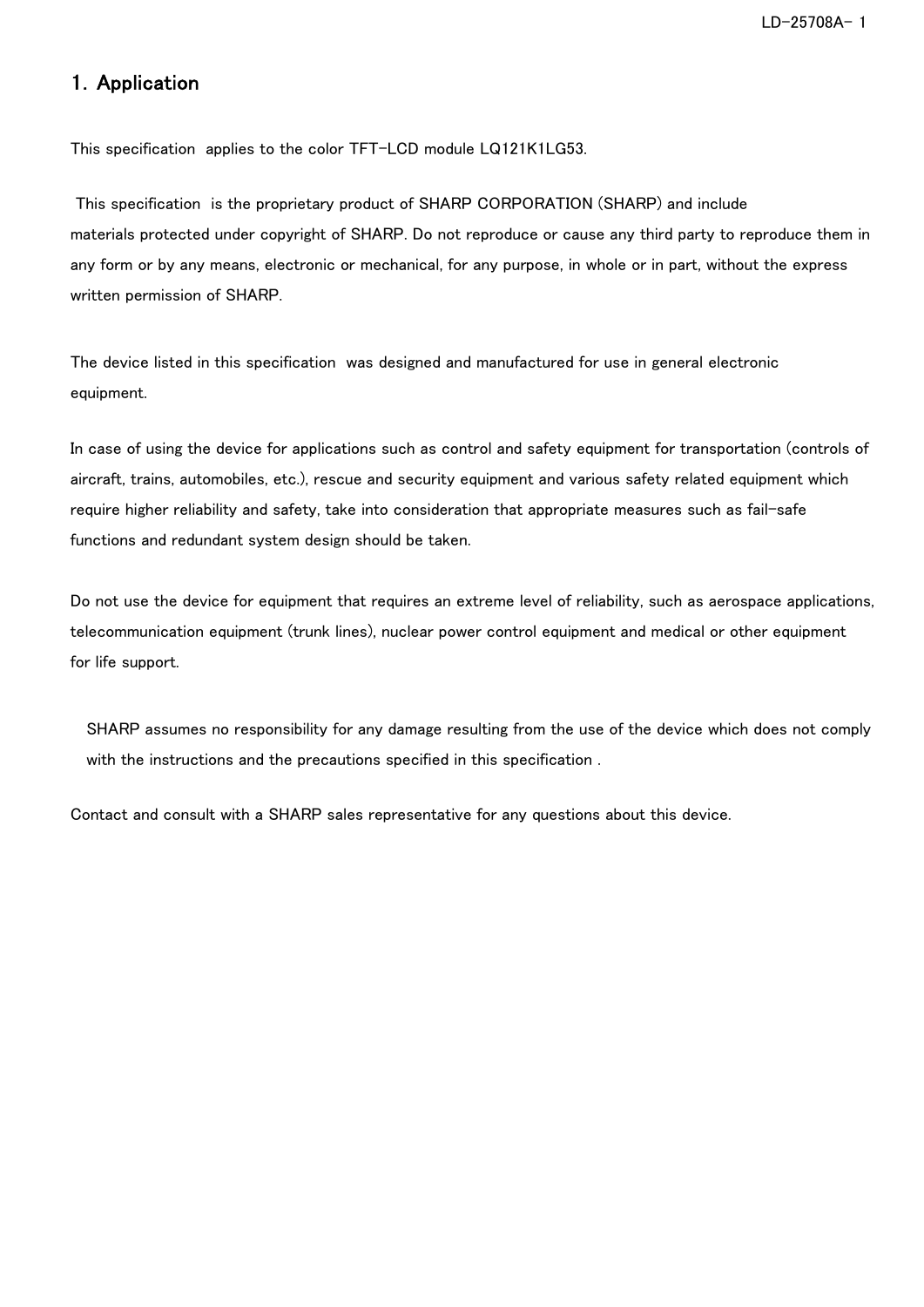### 2.Overview

 This module is a color active matrix LCD module incorporating amorphous silicon TFT (Thin Film Transistor). It is composed of a color TFT-LCD panel, driver ICs, control circuit, power supply circuit and a White-LED Backlight unit. Graphics and texts can be displayed on a 1280 × RGB × 800dots panel with about 16 million colors by using LVDS (Low Voltage Differential Signaling) and supplying +3.3V DC supply voltages for TFT-LCD panel driving and supply voltage for backlight.

 The TFT-LCD panel used for this module is a high-brightness and higher-color-saturation type. Therefore, this module is also suitable for the multimedia use.

The maximum viewing angle is in the 6o'clock direction.

The 12o'clock direction is difficult to reverse the grayscale.

The LED driver circuit is built into the module and 4 steps of luminance changes are possible with the slide switch on the module back.

### 3.Mechanical technical literatures

| Parameter                       | technical literatures                          | <b>Unit</b> |  |
|---------------------------------|------------------------------------------------|-------------|--|
| Display size                    | 31 (12.1inch) Diagonal                         | cm          |  |
| Active area                     | $261.1(H) \times 163.2(V)$                     | mm          |  |
| Pixel format                    | $1280(H) \times 800(V)$                        | pixel       |  |
|                                 | $(1$ pixel $=R+G+B$ dot)                       |             |  |
| Aspect ratio                    | 16:10                                          |             |  |
| Pixel pitch                     | $0.204(H) \times 0.204(V)$                     | mm          |  |
| Pixel configuration             | R, G, B vertical stripe                        |             |  |
| Display mode                    | Normally white                                 |             |  |
| Unit outline dimensions<br>$*1$ | $278.0$ (W) $\times$ 184.0 (H) $\times$ 8.6(D) | mm          |  |
| Mass                            | 550                                            | g           |  |
| Surface treatment               | Anti-glare and hard-coating 3H                 |             |  |

Outline dimensions are shown in Fig.1.

【\*1】 Excluding the protrusion of the LED backlight connector from thickness(D).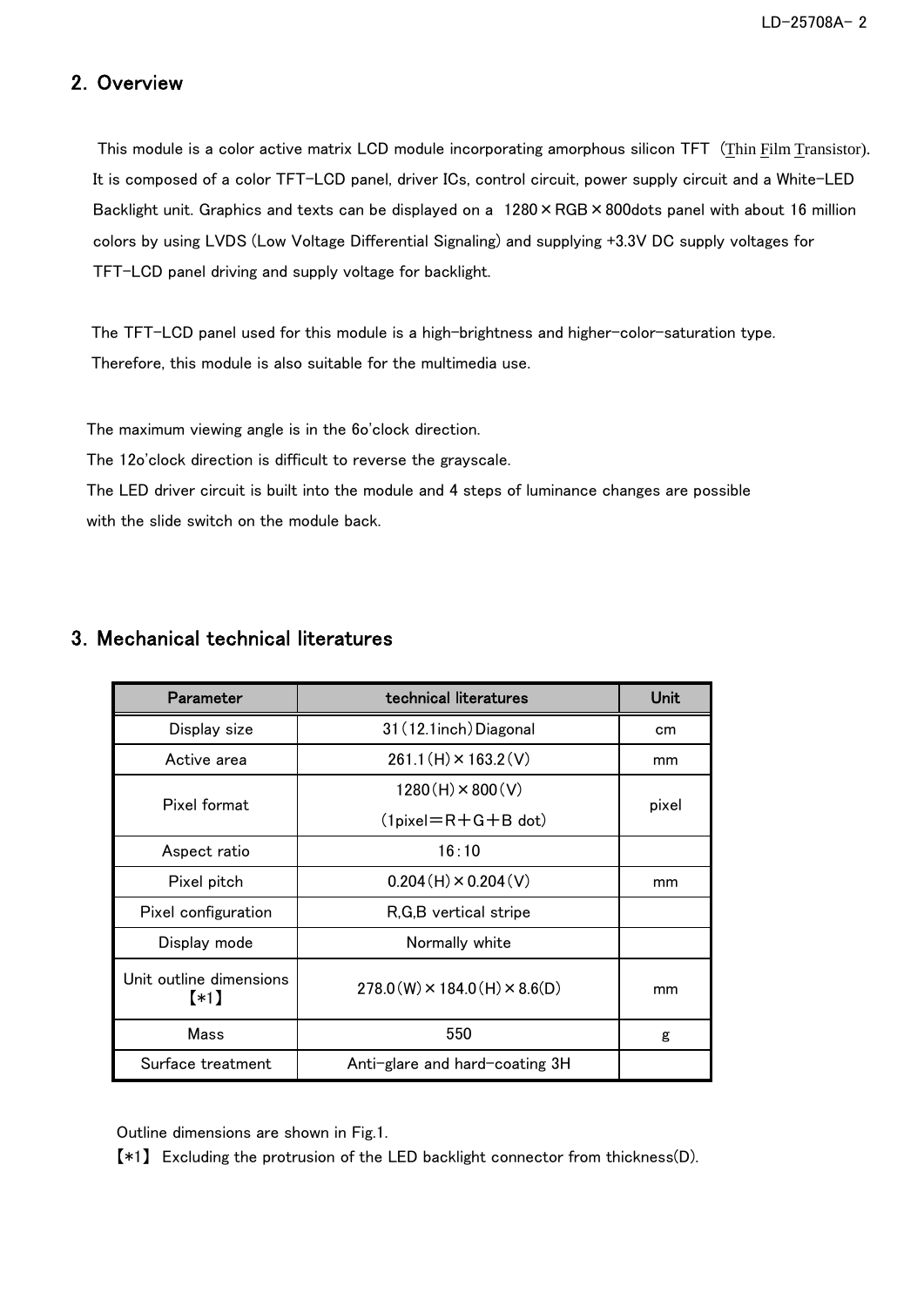# 4.Input Terminals

### 4-1. TFT-LCD panel driving

CN1(Interface signals and +3.3V power supply)

Using connectors:DF14H-20P-1.25H(56) (Hirose Electric Co., Ltd.)

Corresponding connectors:DF14-20S-1.25C(conector) (Hirose Electric Co., Ltd.)

:DF14-2628SCF(terminal) (Hirose Electric Co., Ltd.)

Using LVDS receiver:Building into cotroll IC(THC63LVDF84B(Thine Electronics, Inc.) or Compatible product) Corresponding LVDS transmitter:THC63LVDM83R(Thine Electronics, Inc.) or Compatible product

| CN <sub>1</sub> |                |                                                |               |
|-----------------|----------------|------------------------------------------------|---------------|
| Pin             | Symbol         | <b>Function</b>                                | <b>Remark</b> |
| 1               | <b>VCC</b>     | +3.3V Power supply                             |               |
| $\overline{2}$  | <b>VCC</b>     | +3.3V Power supply                             |               |
| 3               | <b>GND</b>     | <b>GND</b>                                     |               |
| 4               | <b>GND</b>     | <b>GND</b>                                     |               |
| 5               | $RxINO -$      | LVDS receiver signal CH0 $(-)$                 | <b>LVDS</b>   |
| 6               | RxIN0+         | LVDS receiver signal CH0 $(+)$                 | <b>LVDS</b>   |
| 7               | <b>GND</b>     | <b>GND</b>                                     |               |
| 8               | $RxIN1-$       | LVDS receiver signal CH1 $(-)$                 | <b>LVDS</b>   |
| 9               | $RxIN1+$       | LVDS receiver signal CH1 (+)                   | <b>LVDS</b>   |
| 10              | <b>GND</b>     | <b>GND</b>                                     |               |
| 11              | RxIN2-         | LVDS receiver signal CH2 $(-)$                 | <b>LVDS</b>   |
| 12              | RxIN2+         | LVDS receiver signal $CH2 (+)$                 | <b>LVDS</b>   |
| 13              | <b>GND</b>     | <b>GND</b>                                     |               |
| 14              | CK IN-         | LVDS receiver signal CK $(-)$                  | <b>LVDS</b>   |
| 15              | CK IN+         | LVDS receiver signal $CK (+)$                  | <b>LVDS</b>   |
| 16              | <b>GND</b>     | <b>GND</b>                                     |               |
| 17              | $RxIN3-$       | LVDS receiver signal CH3 $(-)$                 | <b>LVDS</b>   |
| 18              | $RxIN3+$       | LVDS receiver signal CH3 $(+)$                 | <b>LVDS</b>   |
| 19              | RL/UD          | Horizontal/Vertical display mode select signal | $(*1)$        |
| 20              | <b>SELLVDS</b> | <b>LVDS SET</b>                                | $(*2)$        |

 $[*1]$  RL/UD = LOW RL/UD = HIGH



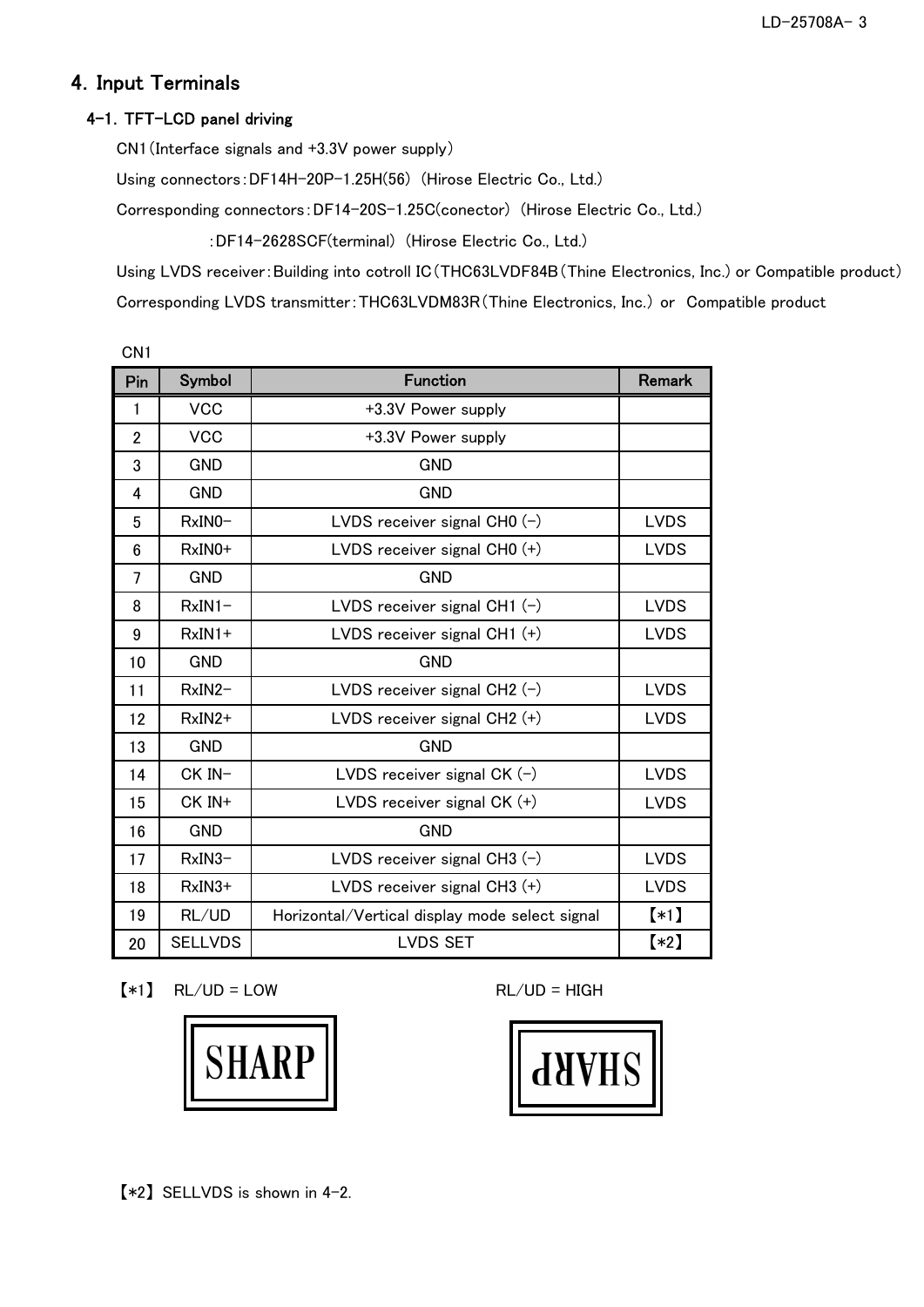### 4-2. Data Mapping

#### 1) 8 bit input

pin assignment with SELLVDS pin (THC63LVDM83R(Thine Electronics, Inc.) or Compatible product)

|                | Transmitter     | 20Pin SELLVDS      |                |  |
|----------------|-----------------|--------------------|----------------|--|
| Pin No.        | Data            | = L(GND) or Open   | $= H(3.3V)$    |  |
| 51             | TA <sub>0</sub> | R0 (LSB)           | R <sub>2</sub> |  |
| 52             | TA1             | R <sub>1</sub>     | R <sub>3</sub> |  |
| 54             | TA <sub>2</sub> | R <sub>2</sub>     | R <sub>4</sub> |  |
| 55             | TA3             | R <sub>3</sub>     | R <sub>5</sub> |  |
| 56             | TA4             | R <sub>4</sub>     | R <sub>6</sub> |  |
| 3              | TA <sub>5</sub> | R <sub>5</sub>     | R7 (MSB)       |  |
| 4              | TA <sub>6</sub> | GO (LSB)           | G <sub>2</sub> |  |
| 6              | TB <sub>0</sub> | G <sub>1</sub>     | G <sub>3</sub> |  |
| 7              | TB1             | G <sub>2</sub>     | G4             |  |
| 11             | TB <sub>2</sub> | G <sub>3</sub>     | G <sub>5</sub> |  |
| 12             | TB <sub>3</sub> | G4                 | G <sub>6</sub> |  |
| 14             | TB4             | G <sub>5</sub>     | G7 (MSB)       |  |
| 15             | TB <sub>5</sub> | B0 (LSB)           | <b>B2</b>      |  |
| 19             | TB6             | B1                 | B <sub>3</sub> |  |
| 20             | TC <sub>0</sub> | <b>B2</b>          | <b>B4</b>      |  |
| 22             | TC <sub>1</sub> | B <sub>3</sub>     | B <sub>5</sub> |  |
| 23             | TC <sub>2</sub> | <b>B4</b>          | B <sub>6</sub> |  |
| 24             | TC <sub>3</sub> | B <sub>5</sub>     | B7 (MSB)       |  |
| 27             | TC4             | (HS)               | (HS)           |  |
| 28             | TC <sub>5</sub> | (VS)               | (VS)           |  |
| 30             | TC <sub>6</sub> | DE                 | DE             |  |
| 50             | TD <sub>0</sub> | R <sub>6</sub>     | R0 (LSB)       |  |
| $\overline{2}$ | TD <sub>1</sub> | R7 (MSB)           | R <sub>1</sub> |  |
| 8              | TD <sub>2</sub> | G <sub>6</sub>     | GO (LSB)       |  |
| 10             | TD3             | G7 (MSB)           | G <sub>1</sub> |  |
| 16             | TD4             | B <sub>6</sub>     | B0 (LSB)       |  |
| 18             | TD <sub>5</sub> | B7 (MSB)           | B1             |  |
| 25             | TD <sub>6</sub> | $(N\underline{A})$ | (NA)           |  |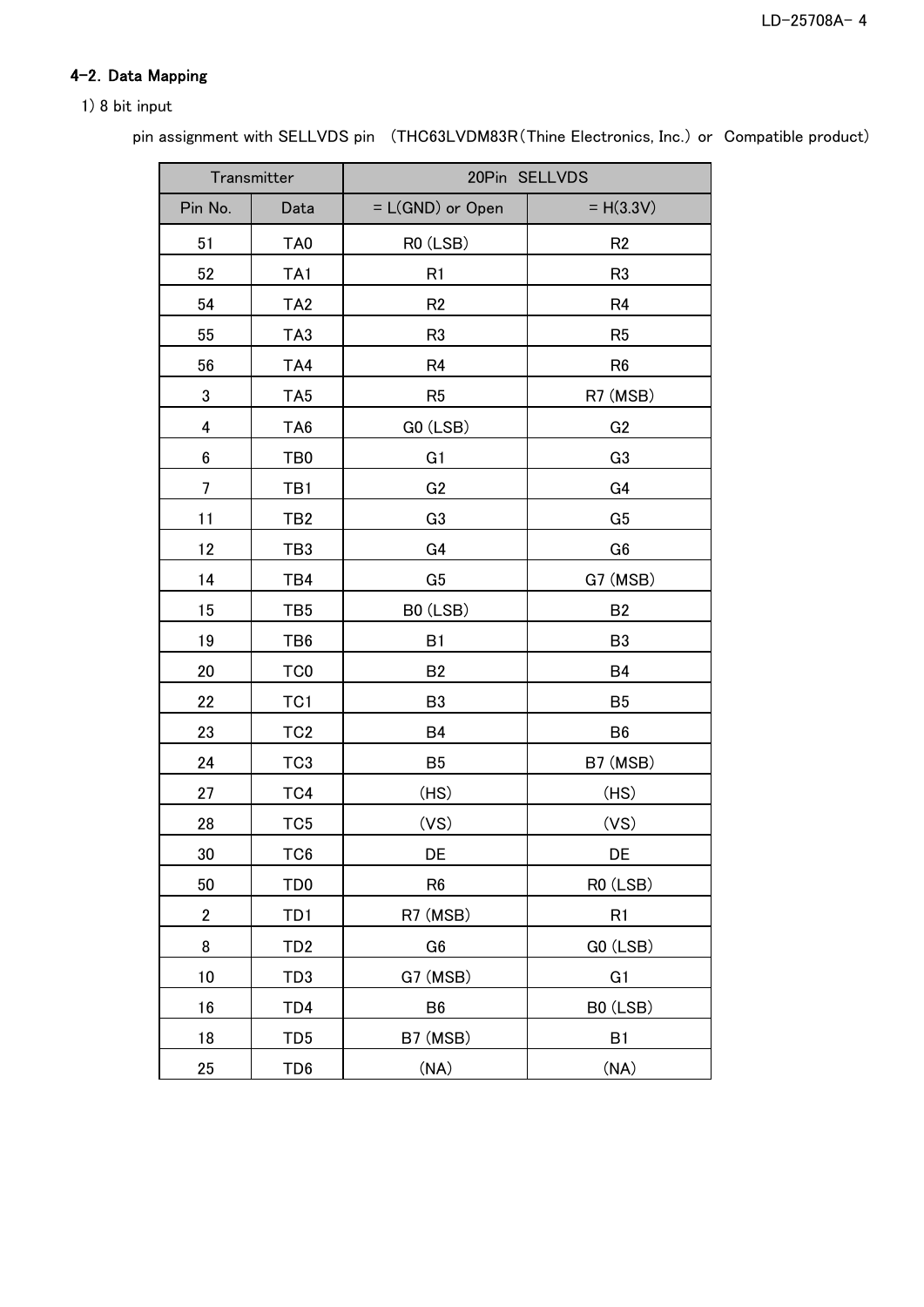



- DE:DATA ENABLE
- HS:Hsync
- VS:Vsync
- NA:Non Available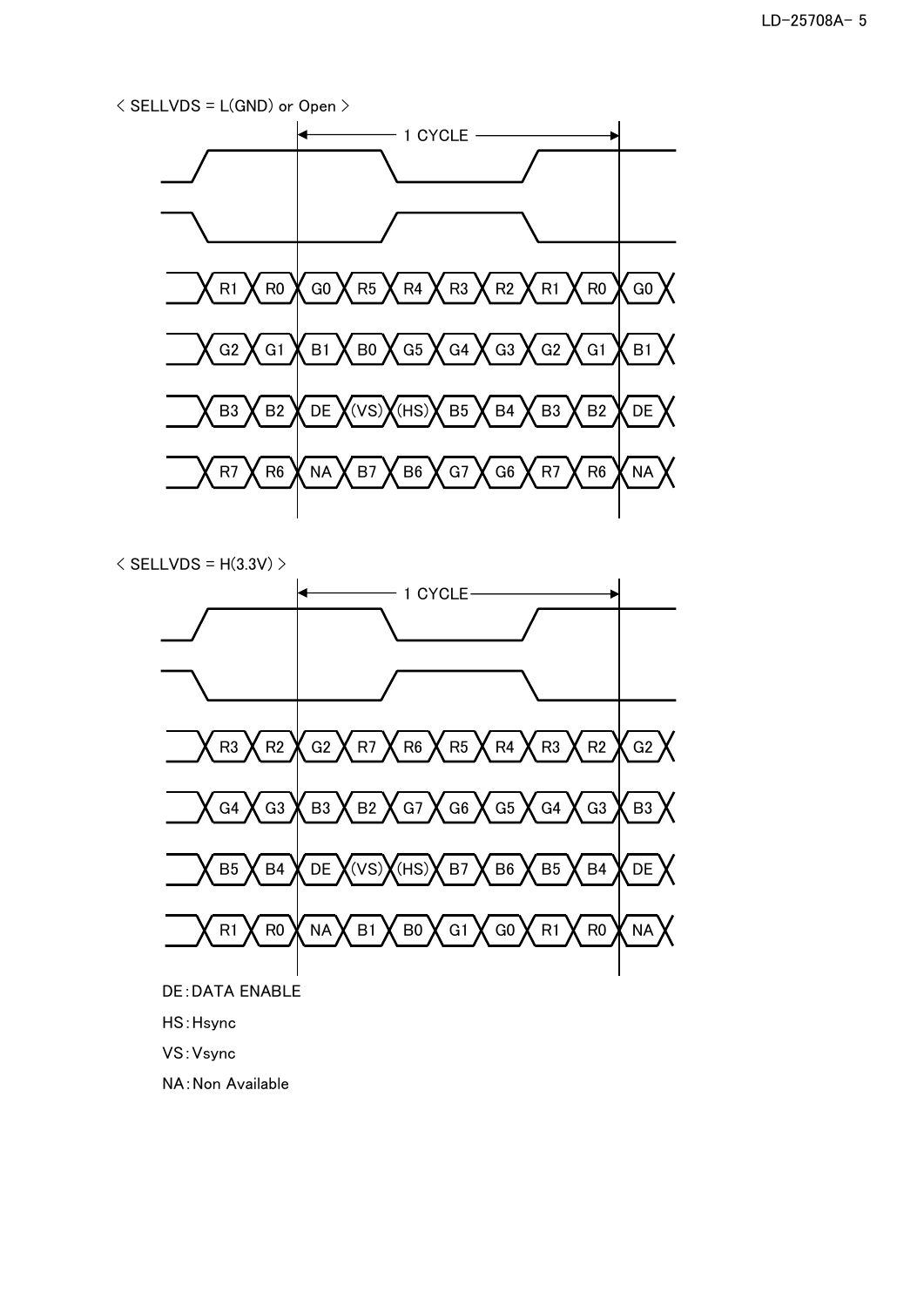### 2) 6bit input

pin assignment with SELLVDS (THC63LVDM83R(Thine Electronics, Inc.) or Compatible product)

|                  | Transmitter     |                  | 20Pin SELLVDS  |
|------------------|-----------------|------------------|----------------|
| Pin No.          | Data            | = L(GND) or Open | $= H(3.3V)$    |
| 51               | TA <sub>0</sub> |                  | RO (LSB)       |
| 52               | TA <sub>1</sub> |                  | R <sub>1</sub> |
| 54               | TA <sub>2</sub> |                  | R <sub>2</sub> |
| 55               | TA <sub>3</sub> |                  | R <sub>3</sub> |
| 56               | TA4             |                  | R <sub>4</sub> |
| 3                | TA <sub>5</sub> |                  | R5 (MSB)       |
| 4                | TA <sub>6</sub> |                  | GO (LSB)       |
| $\bf 6$          | TB <sub>0</sub> |                  | G <sub>1</sub> |
| 7                | TB1             |                  | G <sub>2</sub> |
| 11               | TB <sub>2</sub> |                  | G <sub>3</sub> |
| 12               | TB <sub>3</sub> |                  | G4             |
| 14               | TB4             |                  | G5 (MSB)       |
| 15               | TB <sub>5</sub> |                  | B0 (LSB)       |
| 19               | TB <sub>6</sub> |                  | B1             |
| 20               | TC <sub>0</sub> |                  | <b>B2</b>      |
| 22               | TC <sub>1</sub> |                  | B <sub>3</sub> |
| 23               | TC <sub>2</sub> |                  | B4             |
| 24               | TC <sub>3</sub> |                  | B5 (MSB)       |
| 27               | TC4             |                  | (HS)           |
| 28               | TC <sub>5</sub> |                  | (VS)           |
| 30               | TC <sub>6</sub> |                  | DE             |
| 50               | TD <sub>0</sub> |                  | <b>GND</b>     |
| $\boldsymbol{2}$ | TD1             |                  | <b>GND</b>     |
| 8                | TD <sub>2</sub> |                  | <b>GND</b>     |
| 10               | TD <sub>3</sub> |                  | <b>GND</b>     |
| 16               | TD4             |                  | <b>GND</b>     |
| 18               | TD <sub>5</sub> |                  | <b>GND</b>     |
| 25               | TD <sub>6</sub> |                  | (NA)           |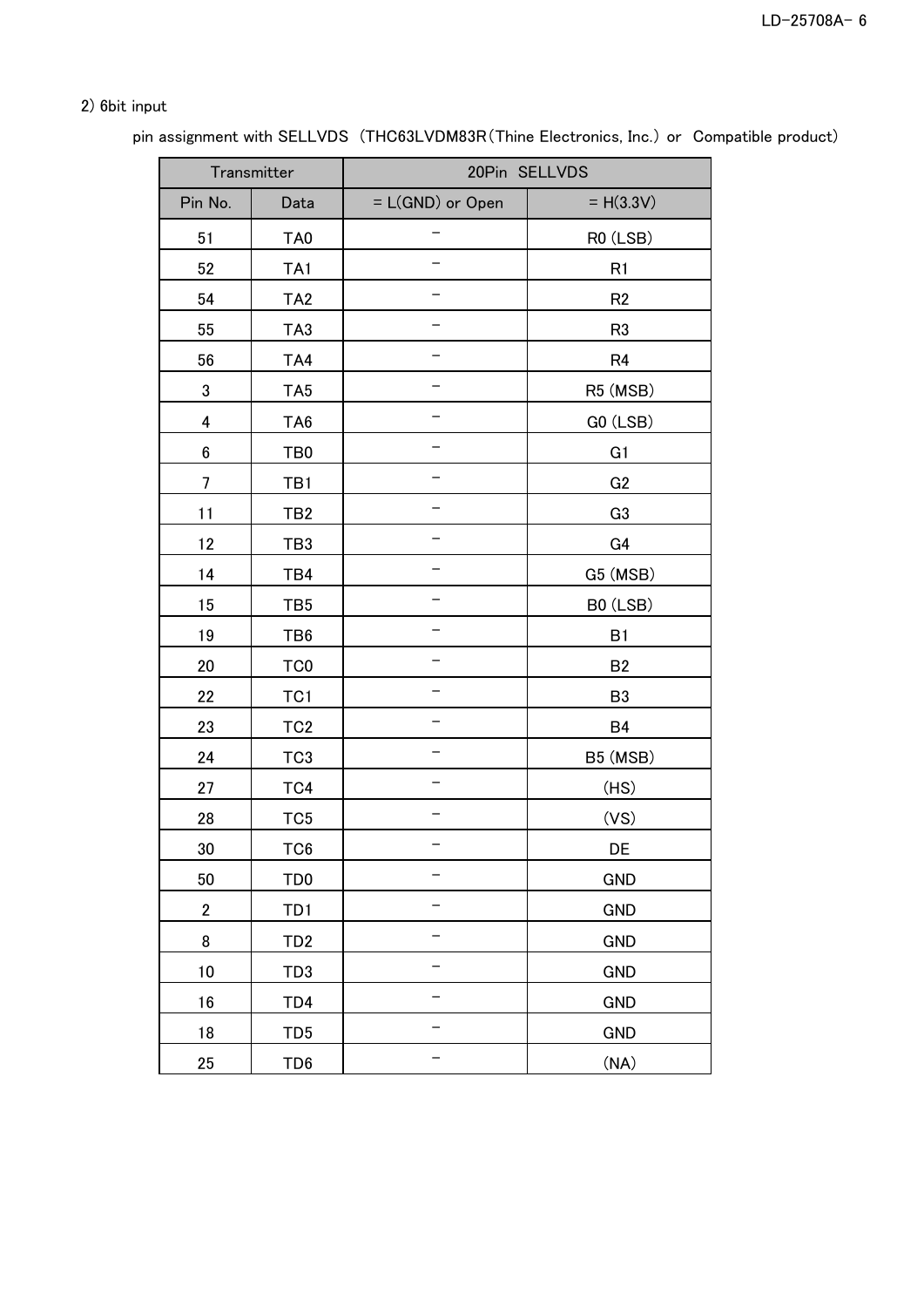$\langle$  SELLVDS = H(3.3V)  $>$ 



VS:Vsync

NA:Non Available

Recommended input (17pin, 18pin at 6bit )



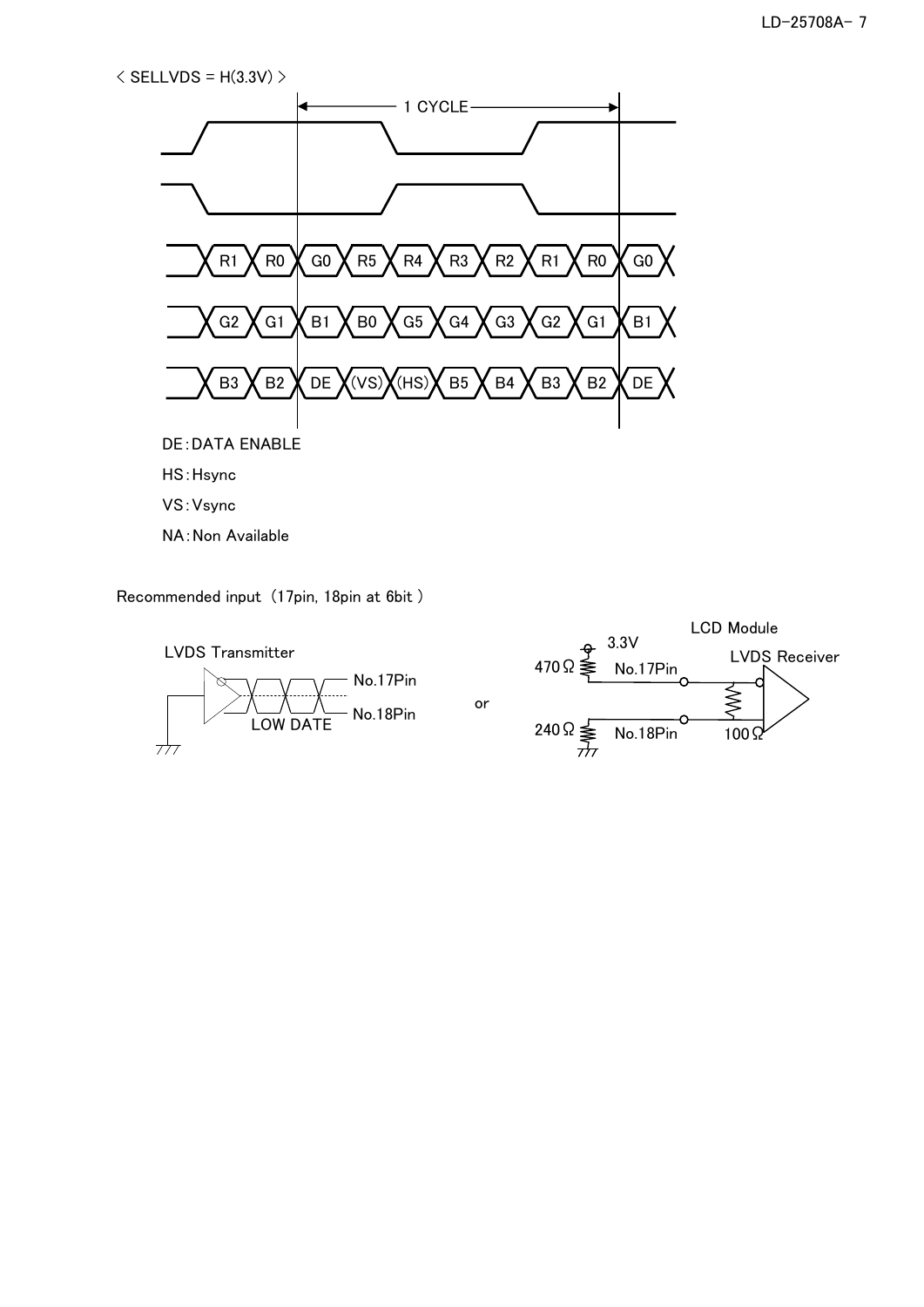### 4-3.LED backlight

LED backlight connector

| CN <sub>2</sub> | Used connector          | SM06B-SHLS-TF | $($ J.S.T. Mfg. Co. Ltd $)$ |
|-----------------|-------------------------|---------------|-----------------------------|
|                 | Corresponding connector | SHLP-06V-S-B  | (J.S.T. Mfg. Co. Ltd.)      |

| <b>Connector No.</b> | Pin No. | symbol        | function                |
|----------------------|---------|---------------|-------------------------|
|                      |         | VDD           | +12V power supply       |
|                      | 2       | VDD           | +12V power supply       |
|                      | 3       | <b>GND</b>    | <b>GND</b>              |
| CN <sub>2</sub>      |         | <b>GND</b>    | <b>GND</b>              |
|                      | 5       | <b>XSTABY</b> | Backlight ON/OFF signal |
|                      | 6       | VBR           | PWM signal              |

Luminance control switch

4 steps of luminance changes are possible with the slide switch on the module back.



※The state of shipment : Step 1 (MIN. Luminance)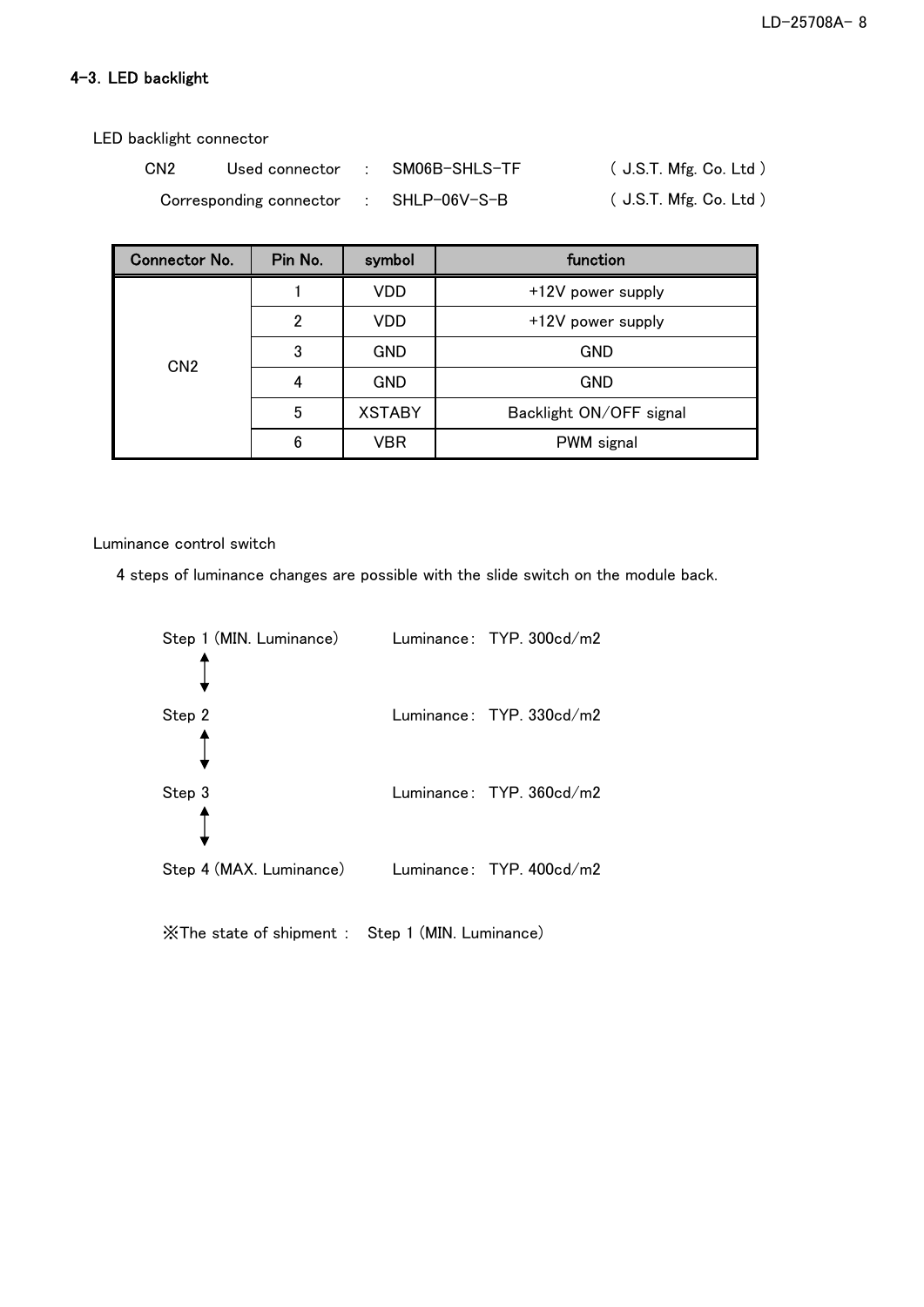### 4-4.Interface block diagram

①8 bit input

### SELLVDS = L(GND) or Open

(Computer Side) (TFT-LCD side)



#### ②8 bit input  $SELLVDS = H(3.3V)$



### ③6 bit input

 $SELLVDS = H(3.3V)$ 

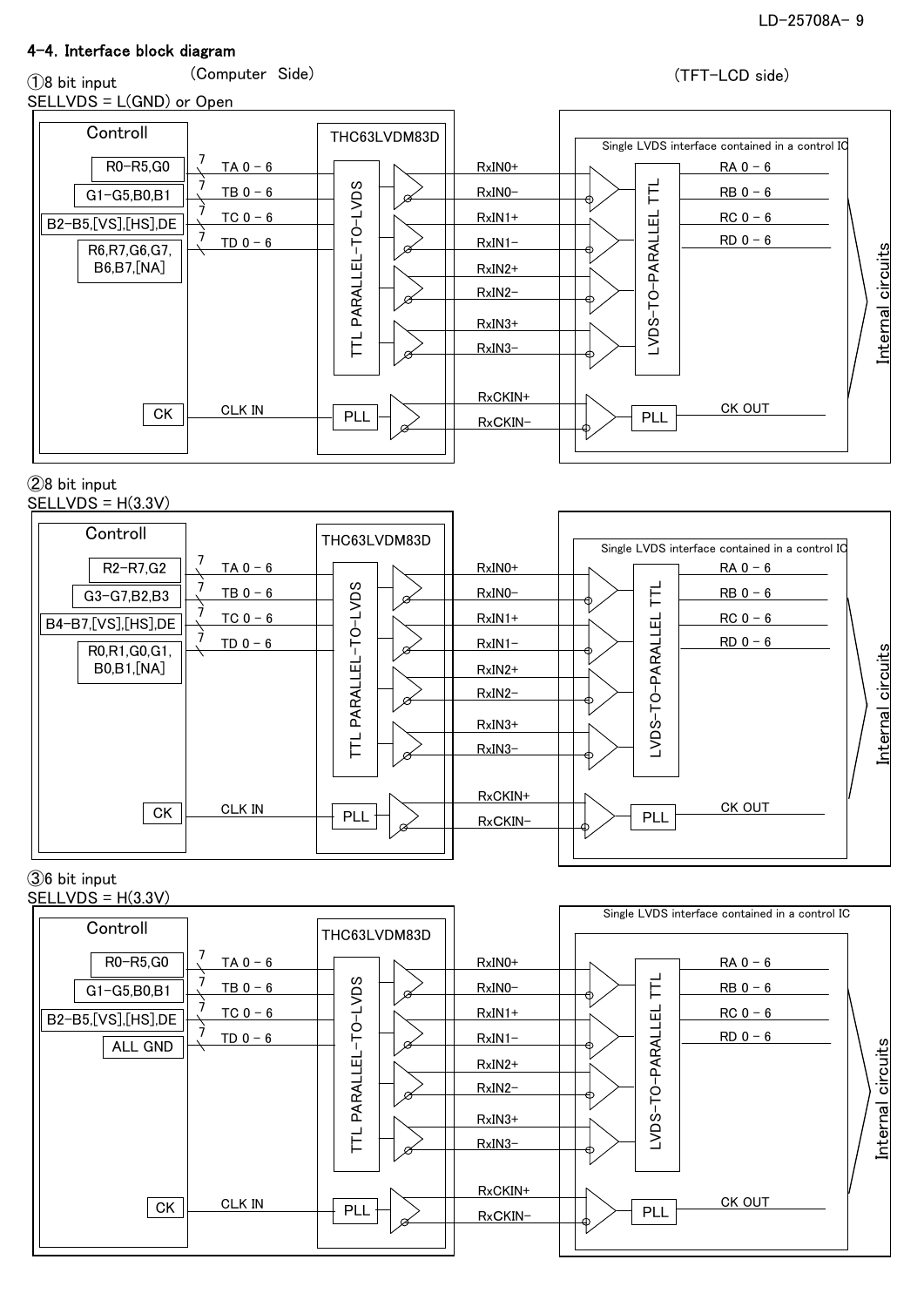### 5.Absolute Maximum Ratings

| Parameter             | Symbol                       | Condition          | Pin                | Ratings             | <b>Unit</b> | Remark      |
|-----------------------|------------------------------|--------------------|--------------------|---------------------|-------------|-------------|
| Supply voltage        | $V_{\rm CC}$                 | $Ta = 25^{\circ}C$ | <b>VCC</b>         | $-0.3 \sim 4.0$     | V           | $*1,2]$     |
|                       | V <sub>DD</sub>              | $Ta = 25^{\circ}C$ | <b>VDD</b>         | $-0.3 \sim 15.0$    | V           | $*1,2]$     |
|                       | $V_{I1}$                     | $Ta = 25^{\circ}C$ | $RxINi-/+$         | $-0.3 \sim$ Vcc+0.3 | V           |             |
| Input voltage         |                              |                    | $CK IN-/+$         |                     |             | $i=0,1,2,3$ |
|                       | $V_{I2}$                     | $Ta=25^{\circ}C$   | RL/UD, SELLVDS     | $-0.3 \sim$ Vcc+0.3 | V           |             |
|                       | $V_{I4}$                     | $Ta = 25^{\circ}C$ | <b>XSTABY, VBR</b> | $-0.3 \sim$ VDD     | V           |             |
| Storage temperature   | ${\mathsf T}_{\texttt{STG}}$ |                    |                    | $-30 \sim 70$       | $^{\circ}C$ | $(*1)$      |
| Operating temperature | ${\mathsf T}_{\mathsf{OPA}}$ |                    |                    | 0<br>$\sim$ 70      | $^{\circ}C$ | $*1,3,4]$   |

【\*1】 Humidity:95%RH Max.( Ta≦40℃ ) Note static electricity.

Maximum wet-bulb temperature at 39℃ or less. (Ta>40℃) No condensation.

 $[*2]$  The  $V_{CC}$  power supply capacity must use the one of 2A or more. The  $V_{DD}$  power supply capacity must use the one of 3A or more.

- 【\*3】 There is a possibility of causing deterioration in the irregularity and others of the screen and the display fineness though the liquid crystal module doesn't arrive at destruction when using it at  $65 \sim 70^{\circ}$ C. There is a possibility of causing the fineness deterioration by the prolonged use in the (high temperature) humidity environment (60%RH or more).
- 【\*4】 In the operating temperature item, the low temperature side is the ambient temperature regulations. The high temperature side is the panel surface temperature regulations.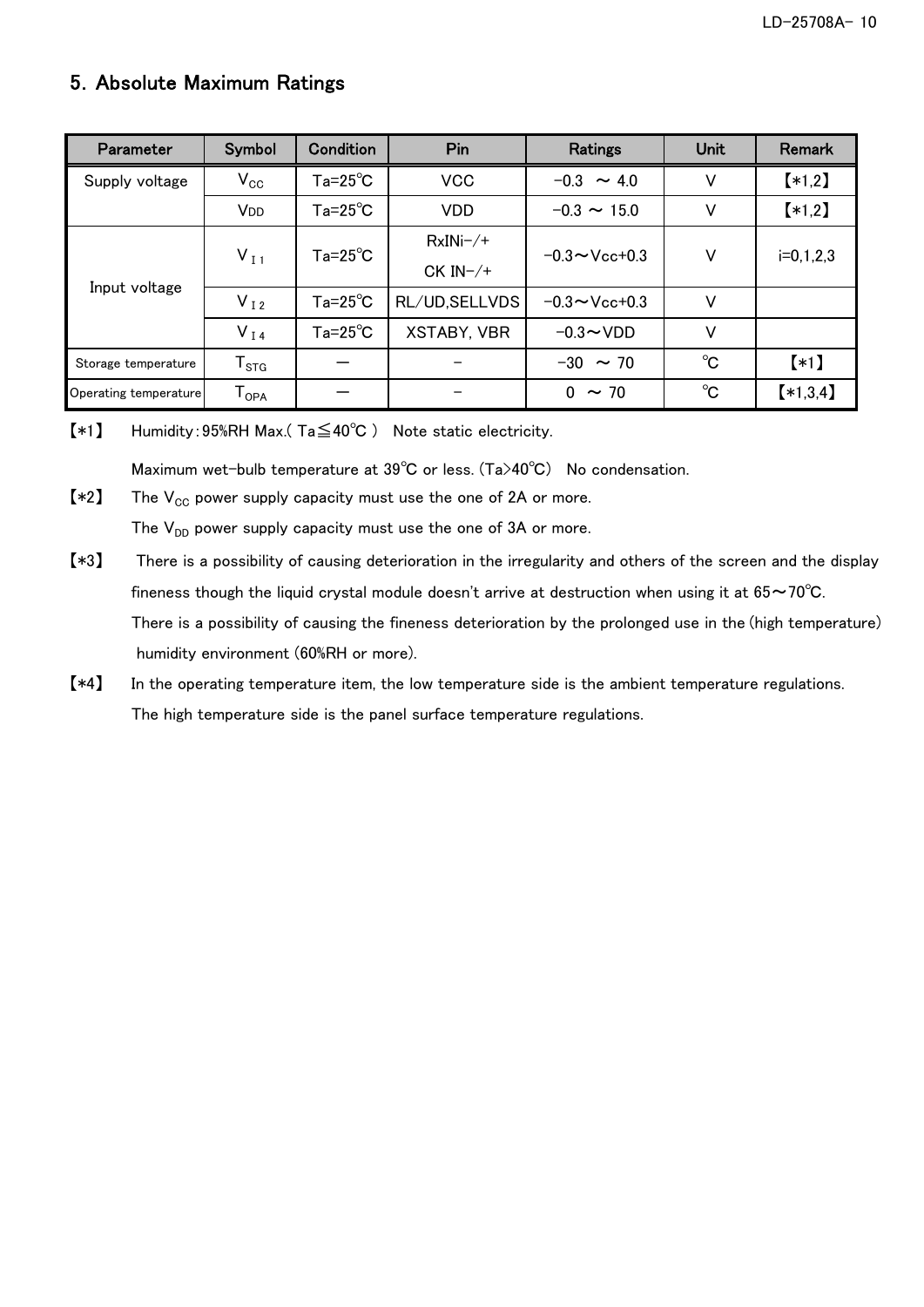### LD-25708A- 11

# 6.Electrical Characteristics

### 6-1. TFT-LCD panel driving  $\overline{a}=25^{\circ}$ C

| Parameter                             |             | <b>Symbol</b>              | Condition    | Min.          | Typ. | Max.          | <b>Unit</b> | Remark              |
|---------------------------------------|-------------|----------------------------|--------------|---------------|------|---------------|-------------|---------------------|
| Supply voltage                        |             | $V_{\rm CC}$               |              | 3.0           | 3.3  | 3.6           | V           | $(*)$               |
| Current dissipation                   |             | $\mathbf{l}_{\mathrm{CC}}$ | $Vcc = 3.3V$ |               | 450  | 750           | mA          | $\left[ *2\right]$  |
| Input voltage width for LVDS receiver |             | $V_L$                      |              | $\mathbf 0$   |      | 2.4           | V           |                     |
| Permissive input ripple voltage       |             | $\mathsf{V}_{\mathsf{RP}}$ |              |               |      | 200           | $mV_{p-p}$  | $Vcc = 3.3V$        |
| Differential input                    | <b>High</b> | $V_{TH}$                   |              |               |      | $V_{CM}$ +100 | mV          | $V_{CM}$ =1.2V      |
| Threshold voltage                     | Low         | $\mathsf{V}_{\mathsf{TL}}$ |              | $V_{CM}$ –100 |      |               | mV          | $*3]$               |
| Input voltage                         |             | $V_{IH}$                   |              | 2.1           |      |               | V           | $(*4)$              |
|                                       |             | $V_{IL}$                   |              |               |      | 0.8           | V           |                     |
|                                       |             | $I_{OH}$                   |              |               |      | 400           | $\mu$ A     | $V_{12} = 3.3V[*4]$ |
| Input reak current                    |             | $I_{OL}$                   |              | $-10$         |      | $+10$         | $\mu$ A     | $V_{12} = 0V$ [*4]  |
| Terminal resistor                     |             | $R_T$                      |              |               | 100  |               | Ω           | Differential input  |

【\*1】 On-off conditions for supply voltage



Vcc-dip conditions



| $20 \mu s < t_1 \leq 10$ ms |  |                               |
|-----------------------------|--|-------------------------------|
| 0                           |  | $<$ t <sub>2</sub> $\le$ 20ms |
| 0                           |  | $< t_3 \leq 1$ s              |
| 1s $\leq t_4$               |  |                               |
| 300ms $\leq t_5$            |  |                               |
| 200ms $\leq t_6$            |  |                               |

 $\cdot$  V<sub>TH</sub>  $\lt V_{\text{CC}} \leq$  V<sub>MIN</sub>  $t_d \leq 10$ ms  $\cdot$  V<sub>CC</sub>  $\lt$  V<sub>TH</sub>

Vcc-dip conditions should also follow the On-off conditions for supply voltage

- Hsync/Vsync need not be input so that this model may drive only by the ENAB signal. Even if Hsync/Vsync is input, it doesn't become a malfunction.
- The relation between the data input and the backlight lighting will recommend the above-mentioned input sequ When the backlight is turned on before the panel operates, there is a possibility of abnormally displaying. The liquid crystal module is not damaged.



 $[*3]$  V<sub>CM</sub> : LVDS common mode voltage

【\*4】 RL/UD , SELLVDS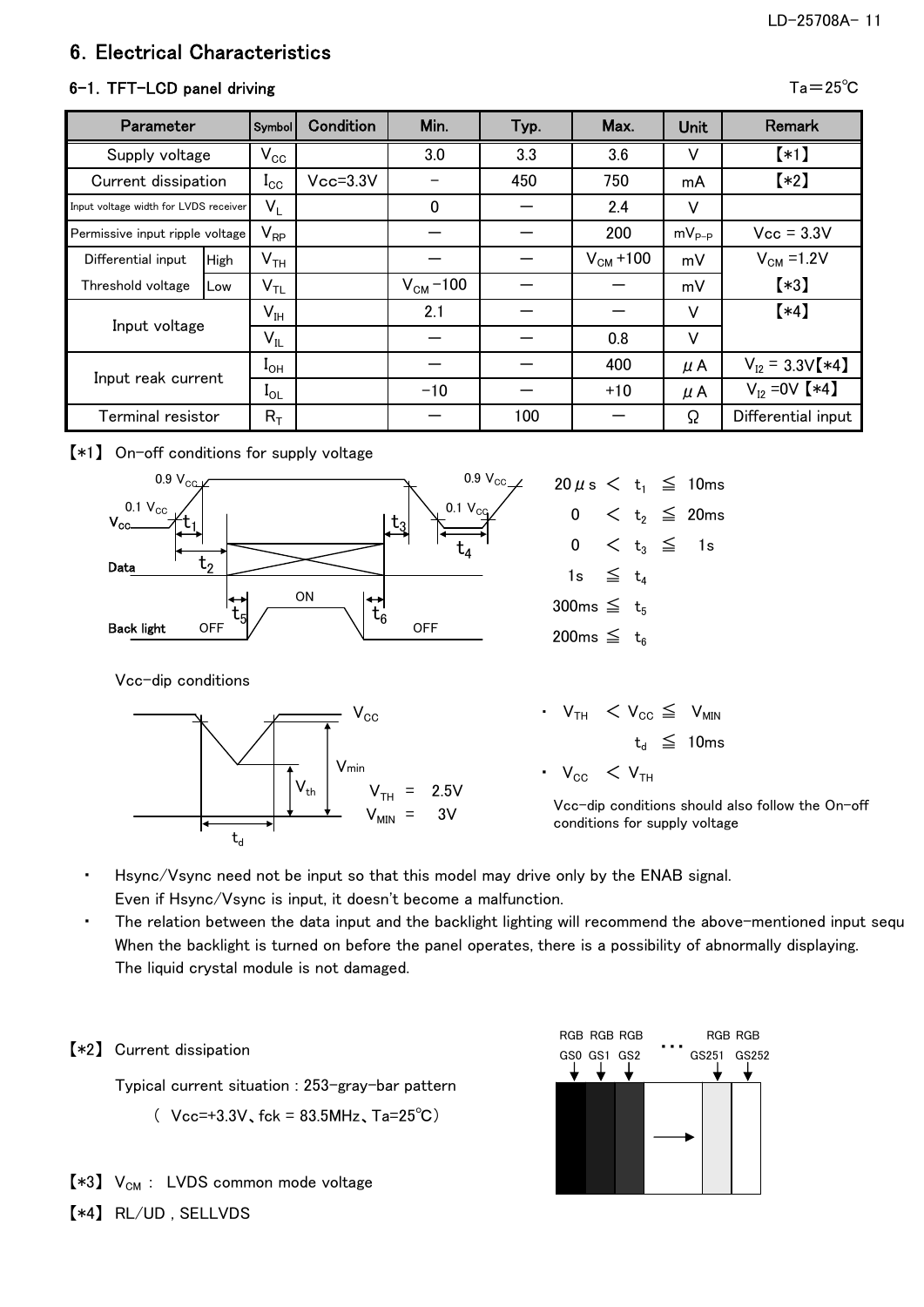#### 6-2.LED backlight

Ta=25℃

|               | Parameter                       | Symbol                | Min. | Typ.                 | Max.     | Unit       | Remark                       |
|---------------|---------------------------------|-----------------------|------|----------------------|----------|------------|------------------------------|
|               | Supply voltage                  | <b>V<sub>DD</sub></b> | 10.2 | 12.0                 | 13.8     | v          | $*1$                         |
|               |                                 | I <sub>DD1</sub>      |      | 350                  | 450      | mA         | $*2$ , Step 1                |
|               |                                 | I <sub>DD2</sub>      |      | 400                  | 510      | mA         | $\left[ *2 \right]$ , Step 2 |
|               | Current dissipation             | I <sub>DD3</sub>      |      | 450                  | 570      | mA         | $*2$ , Step 3                |
|               |                                 | I <sub>DD4</sub>      |      | 500                  | 630      | mA         | $*2$ , Step 4                |
|               |                                 | I <sub>DD5</sub>      |      |                      | 10       | $\mu$ A    | $(*3,4)$                     |
|               | Permissive input ripple voltage | <b>VRP BL</b>         |      |                      | 100      | $mV_{P-P}$ | $V_{DD} = 12.0V$             |
|               | High voltage                    | VIH_BL1               | 9.0  |                      | $V_{DD}$ | v          | $\left[ *3\right]$           |
| <b>XSTABY</b> | Low voltage                     | VIL_BL1               |      |                      | 0.4      | v          | $\left[ *3\right]$           |
| <b>VBR</b>    | High voltage                    | V <sub>IH</sub> BL2   | 9.0  |                      | $V_{DD}$ | v          | $(*4)$                       |
|               | Low voltage                     | VIL_BL <sub>2</sub>   |      |                      | 0.4      | v          | $(*4)$                       |
|               | <b>PWM</b> frequency            | f <sub>PWM</sub>      | 200  |                      | 1k       | Hz         | $*4,5]$                      |
|               | PWM duty                        | D <sub>PWM</sub>      | 10   |                      | 100      | $\%$       | $*4,5]$                      |
|               | Life time                       | L                     |      | (50,000)<br>(Module) |          | h          | 【Reference】<br>$(*6)$        |

【\*1】 On-off conditions for supply voltage



【\*2】 Current dissipation

Typ. value: VDD= 12.0V、Duty=100%、Step 4(MAX. Luminance) Max. value: VDD= 10.2V、Duty=100%、Step 4(MAX. Luminance)

- 【\*3】 XSTABY(Backlight ON/OFF signal) is connected by the pull-down resistor of 10kΩ.
- 【\*4】 VBR(PWM signal) is connected by the pull-down resistor of 10kΩ.



【\*6】 Luminance becomes 50% of an initial value. (Ta=25℃, PWM=100%)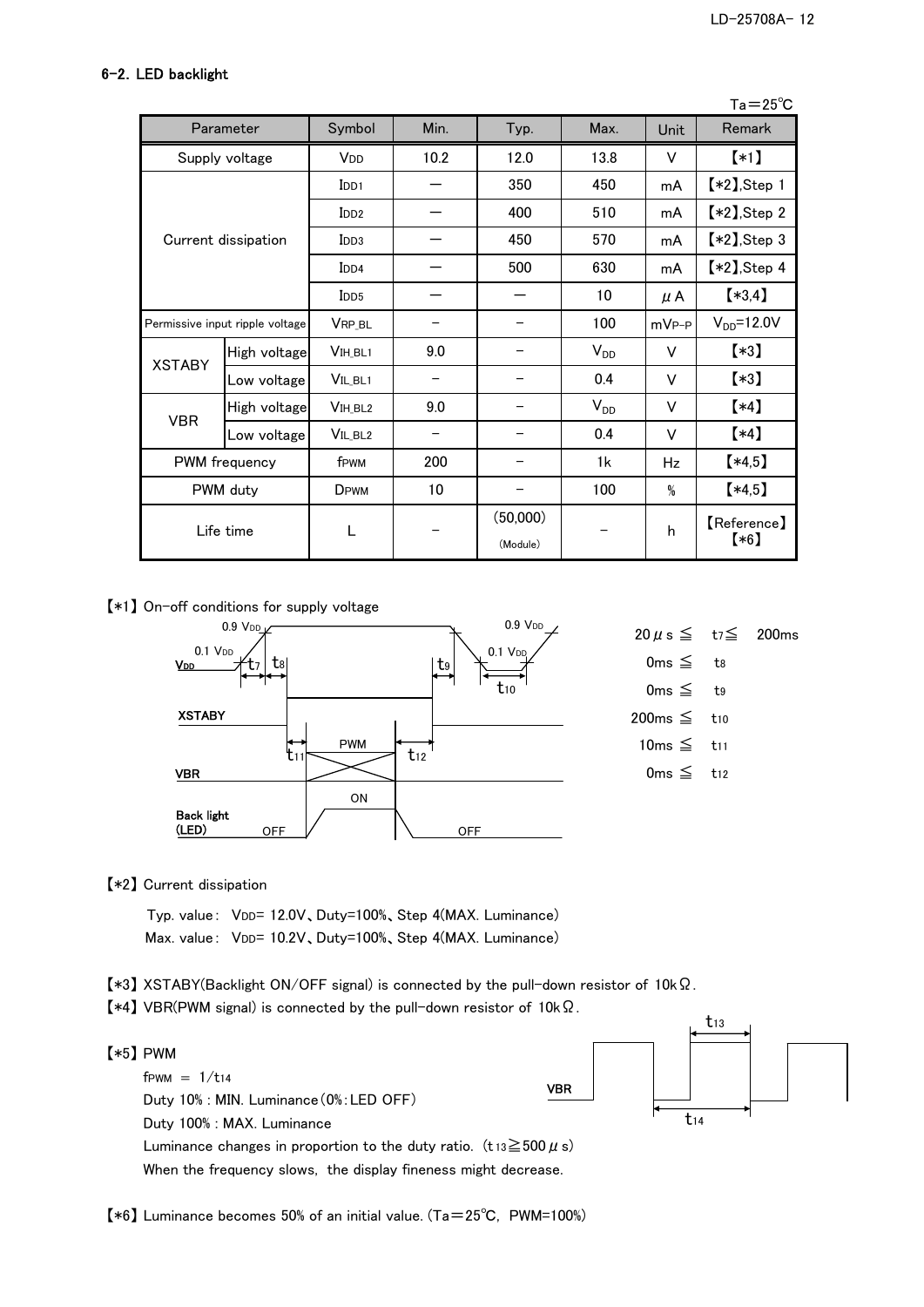### 7.Timing characteristics of input signals

|             | <b>Parameter</b>          | Symbol     | Min. | Typ. | Max. | Unit       | <b>Remark</b> |  |
|-------------|---------------------------|------------|------|------|------|------------|---------------|--|
| Clock       | Frequency                 | 1/Tc       | 70.0 | 83.5 | 85.0 | <b>MHz</b> |               |  |
|             |                           | TН         | 1430 | 1680 | 1880 | clock      |               |  |
|             | Horizontal period         |            | 17.4 | 20.1 |      | $\mu$ s    |               |  |
| <b>ENAB</b> | Horizontal period (High)  | <b>THd</b> | 1280 | 1280 | 1280 | clock      |               |  |
|             |                           |            | 810  | 831  | 831  | line       |               |  |
|             | <b>Vertical Frequency</b> | TV         | 15.9 | 16.7 |      | ms         | $(*)$         |  |
|             | Vertical period (High)    | <b>TVd</b> | 800  | 800  | 800  | line       |               |  |

### 7-1. Timing characteristics

【\*1】 In case of using the long vertical period, the deterioration of display quality, flicker etc. may occur.



### 7-2. Input Data Signals and Display Position on the screen

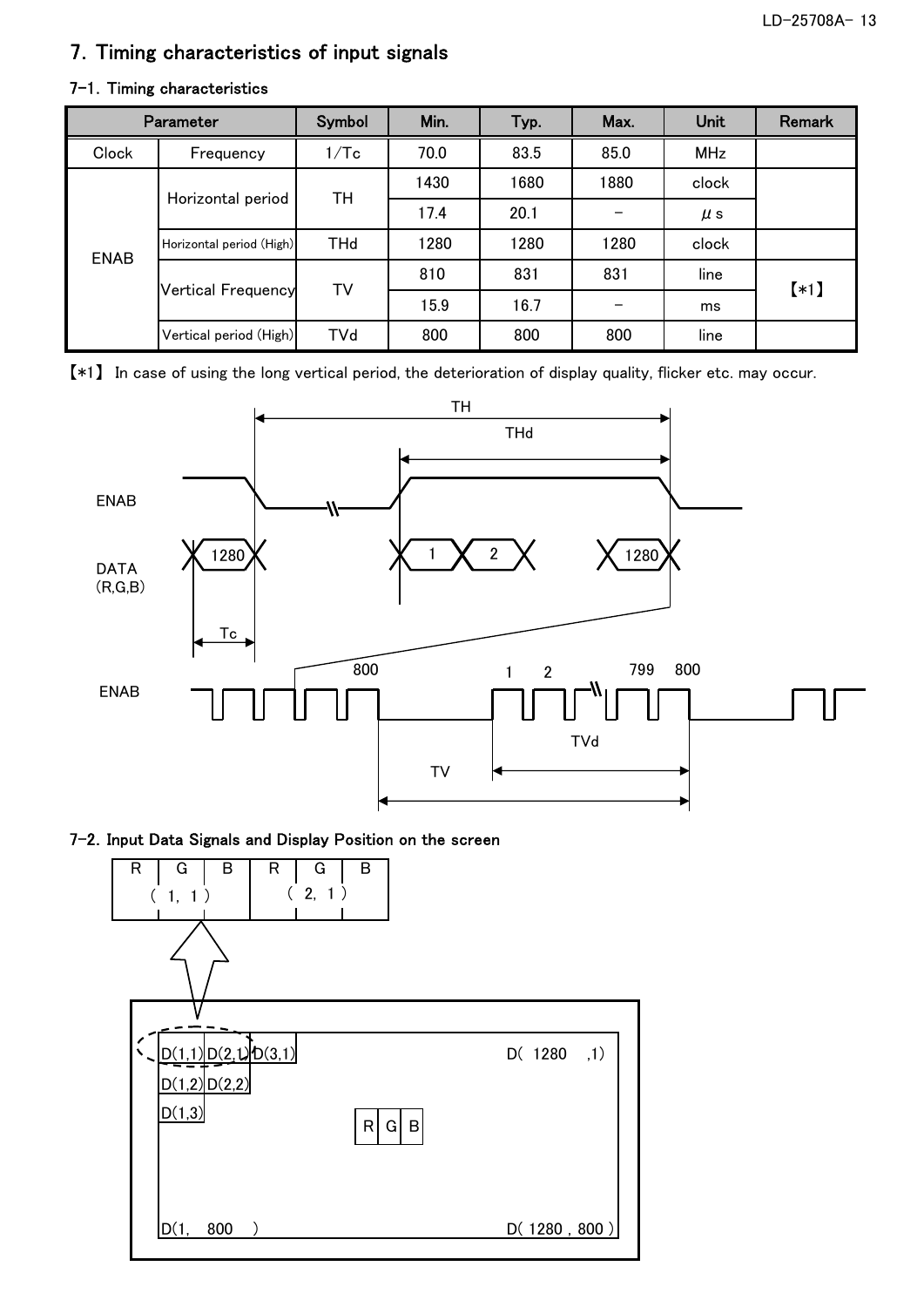# 8.Input Signals, Basic Display Colors and Gray Scale of Each Color

### 8-1.8 bit input

|                    |                        |                          | Data signal    |                |                |                |                |                |                |                |                           |                |                |                |              |                |              |              |                |                |           |                |              |                |                |              |
|--------------------|------------------------|--------------------------|----------------|----------------|----------------|----------------|----------------|----------------|----------------|----------------|---------------------------|----------------|----------------|----------------|--------------|----------------|--------------|--------------|----------------|----------------|-----------|----------------|--------------|----------------|----------------|--------------|
|                    | Colors &<br>Gray scale | Gray<br>Scale            | R <sub>0</sub> | R <sub>1</sub> | R <sub>2</sub> | R <sub>3</sub> | R <sub>4</sub> | R <sub>5</sub> | R <sub>6</sub> | R <sub>7</sub> | G <sub>0</sub>            | G <sub>1</sub> | G <sub>2</sub> | G <sub>3</sub> | G4           | G <sub>5</sub> | G6           | G7           | B <sub>0</sub> | B1             | <b>B2</b> | B <sub>3</sub> | <b>B4</b>    | B <sub>5</sub> | B <sub>6</sub> | <b>B7</b>    |
|                    | <b>Black</b>           |                          | 0              | 0              | 0              | 0              | 0              | 0              | $\mathbf 0$    | 0              | 0                         | 0              | 0              | 0              | 0            | 0              | 0            | 0            | $\pmb{0}$      | 0              | 0         | 0              | $\pmb{0}$    | 0              | 0              | 0            |
|                    | Blue                   |                          | 0              | 0              | 0              | 0              | 0              | 0              | $\mathbf 0$    | 0              | 0                         | 0              | 0              | 0              | 0            | 0              | 0            | 0            | X              | X              | 1         | 1              | 1            | 1              | 1              | 1            |
|                    | Green                  | $\overline{\phantom{0}}$ | $\pmb{0}$      | 0              | 0              | 0              | 0              | 0              | 0              | 0              | X                         | X              | 1              | 1              | 1            | 1              | 1            | 1            | $\pmb{0}$      | 0              | 0         | 0              | 0            | 0              | 0              | 0            |
|                    | Cyan                   | $\overline{\phantom{0}}$ | 0              | 0              | 0              | 0              | 0              | 0              | 0              | 0              | X                         | X              | $\mathbf{1}$   | 1              | 1            | $\mathbf{1}$   | $\mathbf{1}$ | $\mathbf{1}$ | X              | X              | 1         | $\mathbf{1}$   | $\mathbf{1}$ | $\mathbf{1}$   | 1              | 1            |
| Basic Color        | Red                    |                          | $\times$       | X              | $\mathbf{1}$   | 1              | 1              | 1              | $\mathbf{1}$   | 1              | 0                         | 0              | 0              | 0              | 0            | 0              | 0            | 0            | 0              | 0              | 0         | 0              | 0            | 0              | 0              | 0            |
|                    | Magenta                | $\qquad \qquad -$        | X              | X              | $\mathbf{1}$   | 1              | 1              | 1              | $\mathbf{1}$   | 1              | 0                         | 0              | 0              | 0              | 0            | 0              | 0            | 0            | X              | X              | 1         | 1              | $\mathbf{1}$ | $\mathbf{1}$   | 1              | 1            |
|                    | Yellow                 |                          | $\times$       | $\pmb{\times}$ | $\mathbf{1}$   | 1              | $\mathbf{1}$   | 1              | $\mathbf{1}$   | 1              | $\boldsymbol{\mathsf{X}}$ | $\sf X$        | $\mathbf{1}$   | $\mathbf{1}$   | 1            | $\mathbf{1}$   | $\mathbf{1}$ | 1            | $\pmb{0}$      | 0              | 0         | 0              | 0            | 0              | 0              | 0            |
|                    | White                  | $\overline{\phantom{0}}$ | X              | $\pmb{\times}$ | $\mathbf{1}$   | $\mathbf{1}$   | $\mathbf{1}$   | 1              | $\mathbf{1}$   | $\mathbf{1}$   | $\boldsymbol{\mathsf{X}}$ | X              | $\mathbf{1}$   | $\mathbf{1}$   | $\mathbf{1}$ | $\mathbf{1}$   | $\mathbf{1}$ | $\mathbf{1}$ | $\sf X$        | $\pmb{\times}$ | 1         | 1              | $\mathbf{1}$ | $\mathbf{1}$   | $\mathbf{1}$   | 1            |
|                    | <b>Black</b>           | GS0                      | 0              | 0              | 0              | 0              | 0              | 0              | 0              | 0              | 0                         | 0              | 0              | 0              | 0            | 0              | 0            | 0            | $\pmb{0}$      | 0              | 0         | 0              | 0            | 0              | 0              | 0            |
|                    | $\uparrow$             | GS1                      | $\mathbf{1}$   | 0              | 0              | 0              | 0              | 0              | 0              | 0              | 0                         | 0              | 0              | 0              | 0            | 0              | 0            | 0            | 0              | 0              | 0         | 0              | 0            | 0              | 0              | 0            |
| Gray Scale of Red  | Darker                 | GS <sub>2</sub>          | 0              | $\mathbf{1}$   | $\pmb{0}$      | 0              | $\pmb{0}$      | 0              | 0              | 0              | 0                         | $\pmb{0}$      | $\pmb{0}$      | 0              | 0            | $\mathbf 0$    | 0            | 0            | $\pmb{0}$      | 0              | 0         | 0              | $\mathbf 0$  | $\pmb{0}$      | 0              | 0            |
|                    | 1                      | $\uparrow$               |                |                |                | $\uparrow$     |                |                |                |                |                           |                |                |                | $\uparrow$   |                |              |              |                |                |           | 1              |              |                |                |              |
|                    | J                      | $\downarrow$             |                |                |                |                |                |                |                |                | $\downarrow$              |                |                |                |              |                |              |              |                |                |           |                |              |                |                |              |
|                    | <b>Brighter</b>        | GS250                    | 0              | 1              | 0              | $\mathbf{1}$   | $\mathbf{1}$   | 1              | 1              | $\mathbf{1}$   | 0                         | 0              | 0              | 0              | 0            | 0              | 0            | $\mathbf 0$  | 0              | 0              | 0         | 0              | 0            | 0              | $\mathbf 0$    | 0            |
|                    | $\downarrow$           | GS251                    | $\mathbf{1}$   | $\mathbf{1}$   | $\mathbf 0$    | 1              | $\mathbf{1}$   | 1              | $\mathbf{1}$   | $\mathbf{1}$   | 0                         | 0              | 0              | 0              | 0            | 0              | 0            | 0            | $\mathbf 0$    | 0              | 0         | 0              | 0            | 0              | 0              | 0            |
|                    | Red                    | GS252                    | X              | X              | $\mathbf{1}$   | $\mathbf{1}$   | $\mathbf{1}$   | 1              | 1              | $\mathbf{1}$   | 0                         | 0              | 0              | 0              | 0            | 0              | 0            | 0            | 0              | 0              | 0         | 0              | 0            | 0              | 0              | 0            |
|                    | <b>Black</b>           | GS0                      | 0              | 0              | $\mathbf 0$    | 0              | 0              | 0              | 0              | 0              | 0                         | 0              | 0              | 0              | 0            | 0              | 0            | 0            | $\pmb{0}$      | 0              | 0         | 0              | 0            | 0              | 0              | 0            |
|                    | ↑                      | GS1                      | 0              | 0              | 0              | 0              | 0              | 0              | 0              | 0              | 1                         | 0              | 0              | 0              | 0            | 0              | 0            | 0            | 0              | 0              | 0         | 0              | 0            | 0              | 0              | 0            |
| Green              | Darker                 | GS <sub>2</sub>          | 0              | 0              | 0              | 0              | 0              | 0              | 0              | 0              | 0                         | 1              | 0              | 0              | 0            | 0              | 0            | 0            | 0              | 0              | 0         | 0              | 0            | 0              | 0              | 0            |
|                    | $\uparrow$             | $\uparrow$               |                |                |                |                | ↑              |                |                |                | $\uparrow$                |                |                |                |              |                |              |              |                |                |           |                |              |                |                |              |
| Scale of           | ↓                      | $\downarrow$             |                |                |                |                |                |                |                |                | $\downarrow$              |                |                |                |              |                |              |              |                |                |           |                |              |                |                |              |
| Gray               | <b>Brighter</b>        | GS250                    | 0              | 0              | $\pmb{0}$      | 0              | 0              | 0              | 0              | 0              | 0                         | 1              | 0              | 1              | 1            | 1              | 1            | 1            | 0              | 0              | 0         | 0              | 0            | 0              | 0              | 0            |
|                    | $\downarrow$           | GS251                    | $\pmb{0}$      | $\mathbf 0$    | $\pmb{0}$      | 0              | $\pmb{0}$      | 0              | $\pmb{0}$      | $\mathbf 0$    | $\mathbf{1}$              | $\mathbf{1}$   | $\mathbf 0$    | $\mathbf{1}$   | $\mathbf{1}$ | $\mathbf{1}$   | $\mathbf{1}$ | $\mathbf{1}$ | $\pmb{0}$      | $\pmb{0}$      | 0         | $\mathbf 0$    | $\mathbf 0$  | $\pmb{0}$      | $\mathbf 0$    | 0            |
|                    | Green                  | GS252                    | 0              | 0              | $\pmb{0}$      | 0              | $\pmb{0}$      | 0              | 0              | $\mathbf 0$    | X                         | X              | $\mathbf{1}$   | $\mathbf{1}$   | 1            | $\mathbf{1}$   | $\mathbf{1}$ | $\mathbf{1}$ | $\pmb{0}$      | $\mathbf 0$    | 0         | 0              | 0            | $\pmb{0}$      | 0              | 0            |
|                    | <b>Black</b>           | GS0                      | 0              | 0              | 0              | 0              | 0              | 0              | 0              | $\mathbf 0$    | $\mathbf 0$               | $\pmb{0}$      | 0              | 0              | 0            | $\mathbf 0$    | $\mathbf 0$  | $\mathbf 0$  | 0              | 0              | 0         | 0              | 0            | $\mathbf 0$    | $\mathbf 0$    | 0            |
|                    | $\uparrow$             | GS1                      | 0              | 0              | 0              | 0              | 0              | 0              | 0              | $\mathbf 0$    | 0                         | 0              | 0              | 0              | 0            | 0              | 0            | 0            | $\mathbf{1}$   | 0              | 0         | 0              | 0            | 0              | $\mathbf 0$    | 0            |
|                    | Darker                 | GS <sub>2</sub>          | 0              | 0              | $\pmb{0}$      | $\mathbf 0$    | 0              | 0              | $\mathbf 0$    | $\pmb{0}$      | 0                         | $\mathbf 0$    | $\pmb{0}$      | 0              | 0            | $\mathbf 0$    | $\pmb{0}$    | $\pmb{0}$    | $\pmb{0}$      | $\mathbf{1}$   | 0         | $\mathbf 0$    | 0            | $\pmb{0}$      | 0              | $\pmb{0}$    |
|                    | ↑                      | $\uparrow$               |                |                |                | $\uparrow$     |                |                |                |                |                           |                |                | $\uparrow$     |              |                |              |              |                |                |           | 1              |              |                |                |              |
|                    | $\downarrow$           | $\downarrow$             |                |                |                |                | $\downarrow$   |                |                |                |                           |                |                |                | $\downarrow$ |                |              |              |                |                |           |                | ļ            |                |                |              |
| Gray Scale of Blue | Brighter               | GS250                    | 0              | 0              | 0              | 0              | 0              | 0              | $\mathbf 0$    | $\mathbf 0$    | 0                         | 0              | 0              | 0              | 0            | 0              | 0            | $\pmb{0}$    | $\mathbf 0$    | $\mathbf{1}$   | 0         | 1              | 1            | $\mathbf{1}$   | $\mathbf{1}$   | $\mathbf{1}$ |
|                    | $\downarrow$           | GS251                    | 0              | 0              | 0              | 0              | 0              | 0              | $\mathbf 0$    | 0              | $\mathbf 0$               | $\mathbf 0$    | 0              | 0              | 0            | 0              | 0            | 0            | $\mathbf{1}$   | $\mathbf{1}$   | 0         | $\mathbf{1}$   | $\mathbf{1}$ | $\mathbf{1}$   | $\mathbf{1}$   | $\mathbf{1}$ |
|                    | Blue                   | GS252                    | 0              | 0              | $\pmb{0}$      | $\mathbf 0$    | 0              | 0              | 0              | 0              | 0                         | 0              | 0              | 0              | 0            | 0              | 0            | 0            | $\mathsf X$    | $\mathsf X$    | 1         | 1              | $\mathbf{1}$ | $\mathbf{1}$   | $\mathbf{1}$   | $\mathbf{1}$ |

0 :Low level voltage 1 :High level voltage X :Don't care

Each basic color can be displayed in253 gray scales from 8 bit data signals. According to the combination of、 total 24 bit data signals, the 16-million-color display can be achieved on the screen.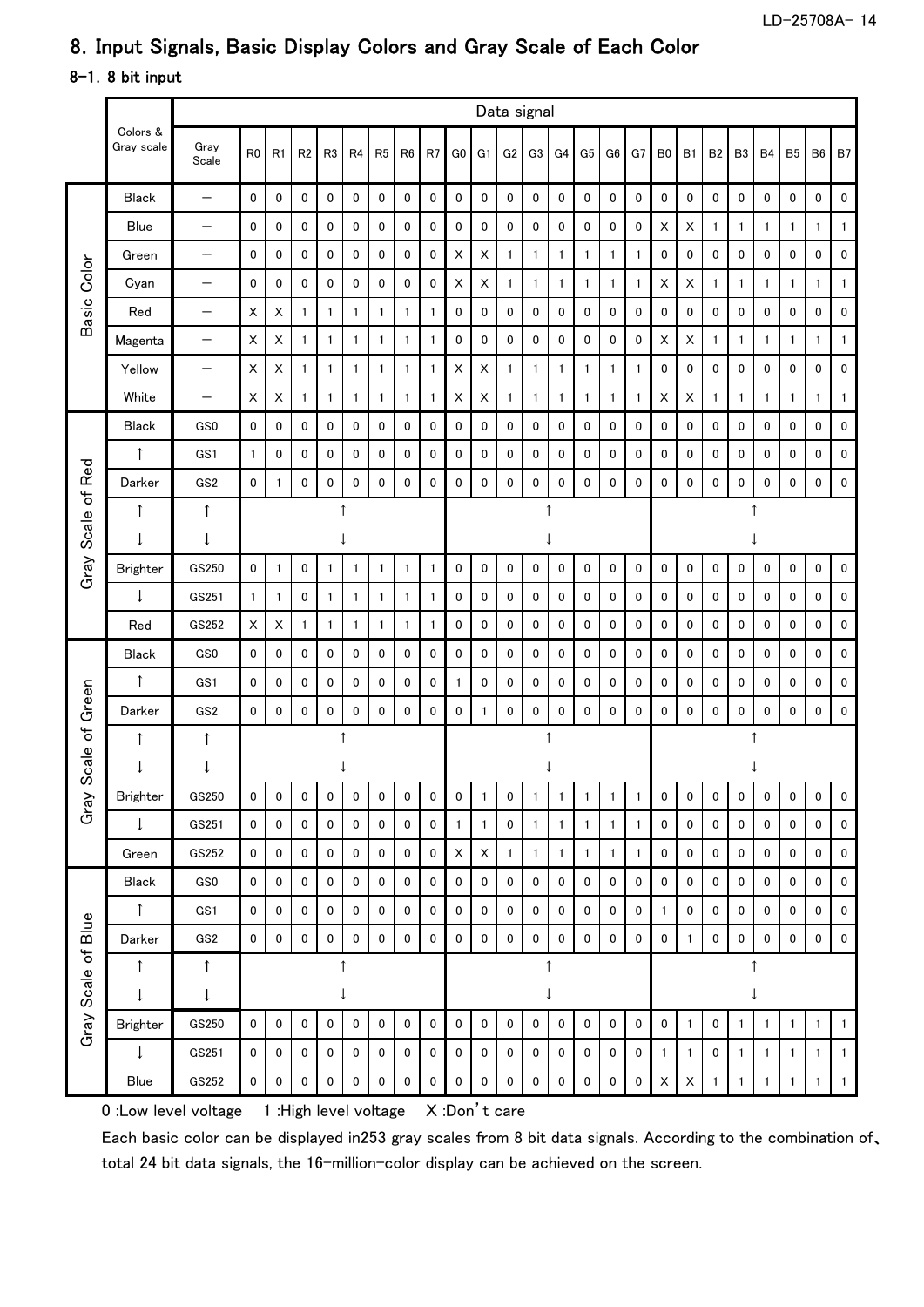|                     | Colors &        |                          | Data signal    |             |                |                |           |                |                |                |                |                |                |    |                |              |                |                |             |                |  |
|---------------------|-----------------|--------------------------|----------------|-------------|----------------|----------------|-----------|----------------|----------------|----------------|----------------|----------------|----------------|----|----------------|--------------|----------------|----------------|-------------|----------------|--|
|                     | Gray scale      | GrayScale                | R <sub>0</sub> | R1          | R <sub>2</sub> | R <sub>3</sub> | R4        | R <sub>5</sub> | G <sub>0</sub> | G <sub>1</sub> | G <sub>2</sub> | G <sub>3</sub> | G <sub>4</sub> | G5 | B <sub>0</sub> | B1           | B <sub>2</sub> | B <sub>3</sub> | <b>B4</b>   | B <sub>5</sub> |  |
|                     | <b>Black</b>    | —                        | 0              | 0           | 0              | 0              | 0         | 0              | 0              | 0              | 0              | 0              | 0              | 0  | 0              | 0            | $\pmb{0}$      | 0              | 0           | 0              |  |
|                     | Blue            | —                        | 0              | $\mathbf 0$ | $\mathbf 0$    | 0              | 0         | 0              | $\mathbf 0$    | $\bf{0}$       | 0              | 0              | 0              | 0  | $\mathbf{1}$   | $\mathbf{1}$ | 1              | 1              | 1           | 1              |  |
|                     | Green           | $\overline{\phantom{0}}$ | 0              | 0           | $\mathbf 0$    | 0              | $\pmb{0}$ | 0              | $\mathbf{1}$   | 1              | $\mathbf{1}$   | 1              | $\mathbf{1}$   | 1  | 0              | 0            | $\pmb{0}$      | 0              | 0           | $\mathbf 0$    |  |
|                     | Cyan            | —                        | 0              | 0           | $\mathbf 0$    | $\pmb{0}$      | 0         | 0              | $\mathbf{1}$   | 1              | 1              | 1              | 1              | 1  | 1              | 1            | 1              | 1              | 1           | 1              |  |
| Basic Color         | Red             | —                        | 1              | 1           | 1              | 1              | 1         | 1              | 0              | 0              | 0              | 0              | 0              | 0  | 0              | 0            | 0              | 0              | 0           | 0              |  |
|                     | Magenta         | —                        | 1              | 1           | 1              | 1              | 1         | 1              | $\mathbf 0$    | 0              | 0              | 0              | 0              | 0  | 1              | 1            | 1              | 1              | 1           | 1              |  |
|                     | Yellow          | —                        | 1              | 1           | 1              | 1              | 1         | 1              | $\mathbf{1}$   | 1              | 1              | 1              | 1              | 1  | 0              | 0            | $\pmb{0}$      | 0              | 0           | 0              |  |
|                     | White           | —                        | 1              | 1           | 1              | 1              | 1         | 1              | $\mathbf{1}$   | 1              | 1              | 1              | 1              | 1  | 1              | 1            | 1              | 1              | 1           | $\mathbf{1}$   |  |
|                     | <b>Black</b>    | GS0                      | $\pmb{0}$      | $\mathbf 0$ | $\mathbf 0$    | 0              | $\pmb{0}$ | 0              | $\mathbf 0$    | 0              | 0              | 0              | 0              | 0  | 0              | 0            | $\mathbf 0$    | 0              | 0           | 0              |  |
|                     | $\uparrow$      | GS1                      | 1              | 0           | $\mathbf 0$    | 0              | 0         | 0              | 0              | 0              | 0              | 0              | 0              | 0  | 0              | 0            | $\pmb{0}$      | 0              | 0           | 0              |  |
|                     | Darker          | GS <sub>2</sub>          | 0              | 1           | 0              | 0              | 0         | 0              | $\mathbf 0$    | $\mathbf 0$    | $\mathbf 0$    | 0              | 0              | 0  | 0              | 0            | 0              | 0              | 0           | 0              |  |
|                     | ↑               | ţ                        |                |             |                |                |           |                |                |                |                |                |                |    |                |              |                |                |             |                |  |
|                     | t               | ţ                        |                |             |                |                |           |                |                |                |                |                |                |    |                |              |                |                |             |                |  |
| Gray Scale of Red   | <b>Brighter</b> | GS61                     | 1              | 0           | 1              | 1              | 1         | $\mathbf{1}$   | $\mathbf 0$    | $\mathbf 0$    | 0              | 0              | 0              | 0  | 0              | 0            | 0              | 0              | 0           | $\mathbf 0$    |  |
|                     | ↓               | <b>GS62</b>              | 0              | 1           | 1              | 1              | 1         | 1              | $\mathbf 0$    | 0              | 0              | 0              | 0              | 0  | 0              | 0            | 0              | 0              | 0           | $\mathbf 0$    |  |
|                     | Red             | GS63                     | 1              | 1           | 1              | 1              | 1         | 1              | $\mathbf 0$    | $\bf{0}$       | 0              | 0              | 0              | 0  | 0              | 0            | $\pmb{0}$      | 0              | 0           | $\mathbf 0$    |  |
|                     | <b>Black</b>    | GS <sub>0</sub>          | 0              | 0           | 0              | 0              | 0         | 0              | $\mathbf 0$    | 0              | 0              | 0              | 0              | 0  | 0              | 0            | 0              | 0              | 0           | 0              |  |
|                     | $\uparrow$      | GS1                      | 0              | 0           | $\mathbf 0$    | 0              | 0         | 0              | $\mathbf{1}$   | 0              | 0              | 0              | 0              | 0  | 0              | 0            | $\mathbf 0$    | 0              | 0           | $\mathbf 0$    |  |
| Scale of Green      | Darker          | GS <sub>2</sub>          | 0              | 0           | 0              | 0              | 0         | 0              | 0              | 1              | 0              | 0              | 0              | 0  | 0              | 0            | 0              | 0              | 0           | 0              |  |
|                     | ↑               | ↓                        |                |             |                |                |           |                |                |                |                |                |                |    |                |              |                |                |             |                |  |
|                     | ↓               | ↓                        |                |             |                |                |           |                |                |                |                |                |                |    |                |              |                |                |             |                |  |
| ر <del>ة</del><br>م | <b>Brighter</b> | GS61                     | $\pmb{0}$      | $\pmb{0}$   | $\bf{0}$       | 0              | 0         | 0              | $\mathbf{1}$   | 0              | 1              | 1              | 1              | 1  | 0              | $\pmb{0}$    | 0              | 0              | $\mathbf 0$ | $\mathbf{0}$   |  |
|                     | $\downarrow$    | <b>GS62</b>              | 0              | 0           | 0              | 0              | $\pmb{0}$ | 0              | 0              | 1              | 1              | 1              | 1              | 1  | 0              | 0            | 0              | 0              | 0           | 0              |  |
|                     | Green           | GS63                     | 0              | 0           | $\mathbf 0$    | 0              | 0         | 0              | $\mathbf{1}$   | 1              | 1              | 1              | 1              | 1  | 0              | 0            | 0              | 0              | 0           | 0              |  |
|                     | Black           | GS0                      | 0              | 0           | 0              | 0              | 0         | 0              | 0              | 0              | 0              | 0              | 0              | 0  | 0              | 0            | 0              | 0              | 0           | 0              |  |
|                     | $\uparrow$      | GS1                      | 0              | 0           | 0              | $\pmb{0}$      | $\pmb{0}$ | 0              | 0              | 0              | 0              | 0              | 0              | 0  | 1              | 0            | 0              | 0              | 0           | 0              |  |
| Gray Scale of Blue  | Darker          | GS <sub>2</sub>          | 0              | 0           | $\pmb{0}$      | $\pmb{0}$      | $\pmb{0}$ | $\pmb{0}$      | 0              | $\pmb{0}$      | 0              | 0              | 0              | 0  | 0              | $\mathbf{1}$ | 0              | 0              | 0           | 0              |  |
|                     | ↑               | $\downarrow$             |                |             |                |                |           |                |                |                | ↓              |                |                |    |                |              |                |                |             |                |  |
|                     | ↓               | ↓                        |                |             |                | ↓              |           |                |                |                | ↓              |                |                |    |                |              |                | ↓              |             |                |  |
|                     | <b>Brighter</b> | GS61                     | $\mathbf 0$    | 0           | $\pmb{0}$      | 0              | 0         | $\pmb{0}$      | 0              | 0              | 0              | 0              | 0              | 0  | 1              | 0            | 1              | 1              | 1           | 1              |  |
|                     | ↓               | <b>GS62</b>              | 0              | 0           | $\pmb{0}$      | 0              | $\pmb{0}$ | 0              | 0              | 0              | 0              | 0              | 0              | 0  | 0              | $\mathbf{1}$ | 1              | 1              | 1           | $\mathbf{1}$   |  |
|                     | Blue            | GS63                     | 0              | 0           | 0              | 0              | 0         | 0              | $\pmb{0}$      | 0              | 0              | 0              | 0              | 0  |                | 1            | 1              | 1              | 1           | $\mathbf{1}$   |  |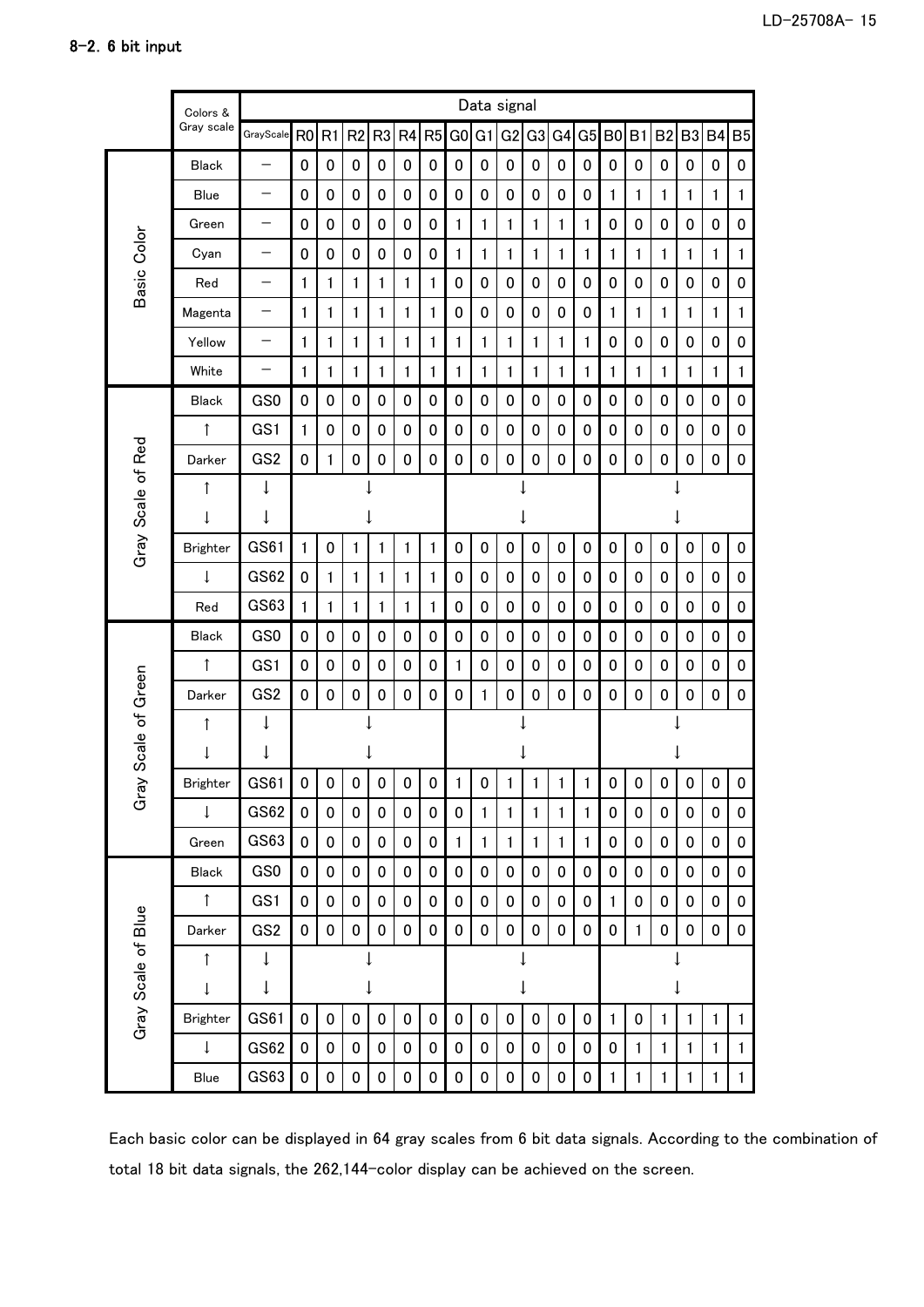## 9. Optical Characteristics

Ta= $25^{\circ}$ C, V<sub>CC</sub>=3.3V

| Parameter |                           | Symbol                   | <b>Condition</b>     | Min.                     | Typ.  | Max.              | <b>Unit</b>       | <b>Remark</b>   |
|-----------|---------------------------|--------------------------|----------------------|--------------------------|-------|-------------------|-------------------|-----------------|
| Viewing   | Horizontal                | $\theta$ 21, $\theta$ 22 |                      | 70                       | 80    |                   | Deg.              |                 |
| angle     |                           | $\theta$ 11              | CR>10                | 45                       | 65    |                   | Deg.              | $*1,2,4$        |
| range     | Vertical                  | $\theta$ 12              |                      | 70                       | 80    |                   | Deg.              |                 |
|           | Contrast ratio            | <b>CR</b>                | optimized<br>angle   | 450                      | 800   |                   |                   | $*2,4]$         |
|           | Response Time White Black | $\tau$ r + $\tau$ d      |                      | $\overline{\phantom{0}}$ | 30    | $\qquad \qquad -$ | ms                | $*3,4]$         |
|           | Chromaticity of           | Wx                       |                      | 0.300                    | 0.300 | 0.350             |                   |                 |
|           | White                     |                          |                      | 0.320                    | 0.320 | 0.370             |                   |                 |
|           | Chromaticity of           |                          |                      |                          | 0.650 | —                 |                   |                 |
|           | Red                       | Ry                       |                      |                          | 0.330 |                   |                   | $(*4)$          |
|           | Chromaticity of           | Gx                       | $\theta = 0^{\circ}$ |                          | 0.310 | —                 |                   | Step 1          |
|           | Green                     | Gy                       |                      |                          | 0.640 |                   |                   |                 |
|           | Chromaticity of           | <b>B</b> x               |                      |                          | 0.150 | —                 |                   |                 |
|           | <b>Blue</b>               | By                       |                      | —                        | 0.060 | —                 |                   |                 |
|           |                           |                          |                      | 240                      | 300   | -                 | $\text{cd/m}^2$   | $[*4]$ , Step 1 |
|           | Luminance of white        | $Y_{L1}$                 |                      | 320                      | 400   | -                 | $\mathsf{cd/m}^2$ | $[*4]$ , Step 4 |
|           | White Uniformity          |                          |                      |                          |       | 1.33              |                   | $(*5)$          |

※The measurement shall be executed 30 minutes after lighting at rating.

 The optical characteristics shall be measured in a dark room or equivalent state with the method shown in Fig.2 below.



and Chromaticity.

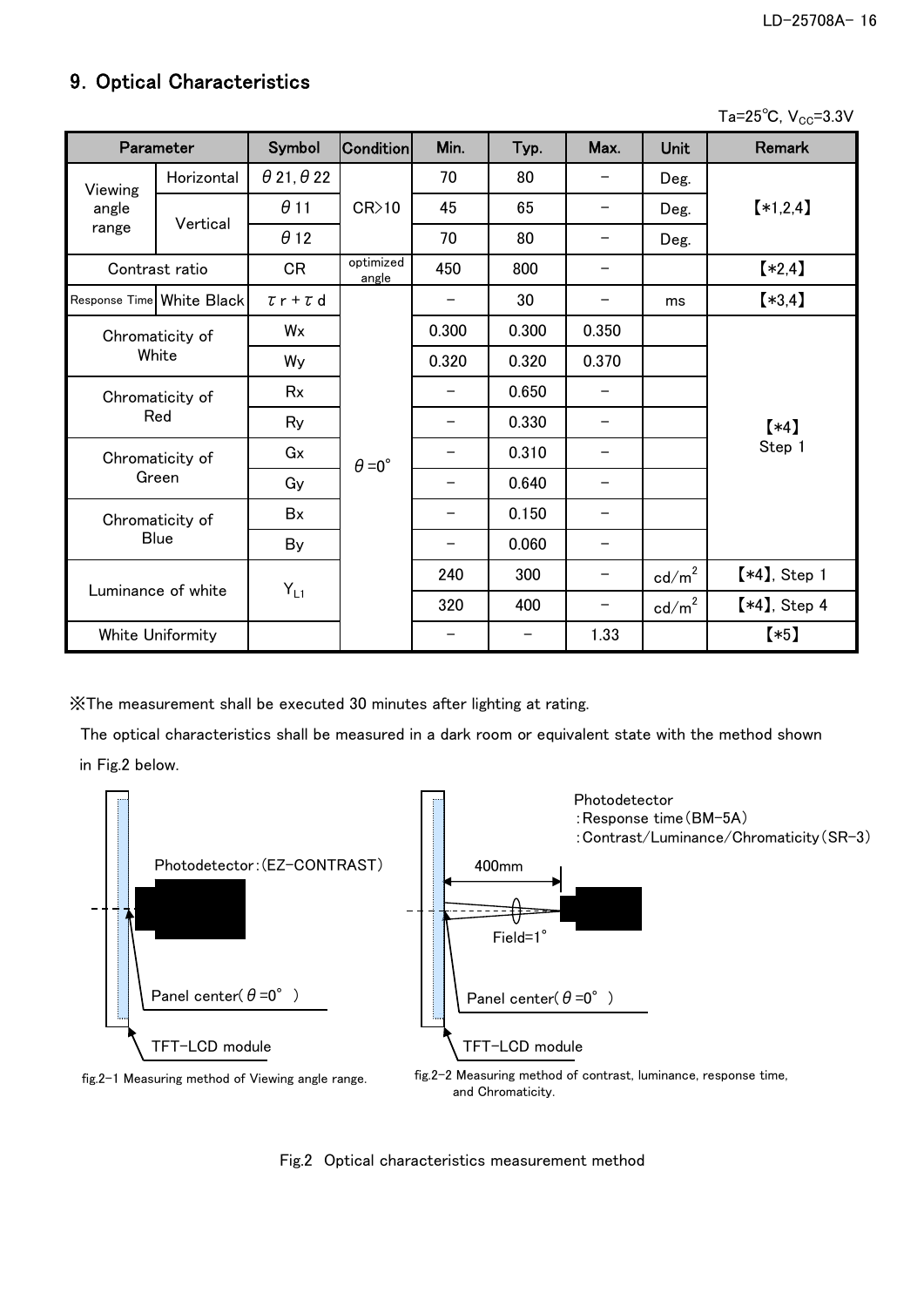

【\*2】Definition of contrast ratio:

The contrast ratio is defined as the following. Contrast  $(CR) =$  Luminance with all pixels white Luminance with all pixels black

【\*3】Definition of response time:

The response time is defined as the following figure and shall be measured by switching the input signal for "black" and "white".



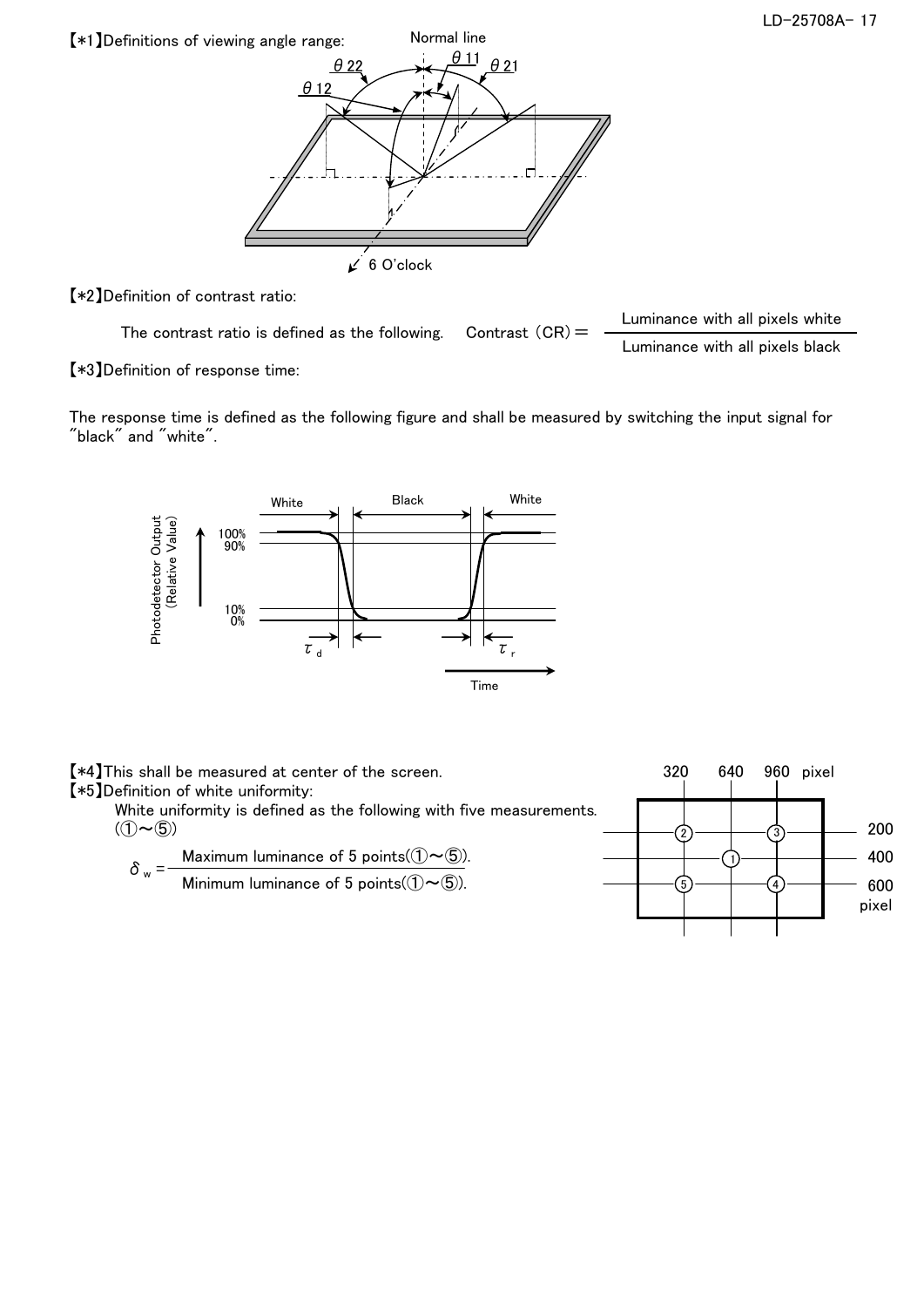#### 10. Handling Precautions

- a ) Be sure to turn off the power supply when inserting or disconnecting the cable.
- b ) Since the front polarizer is easily damaged, pay attention not to scratch it.
- c ) Wipe off water drop immediately. Long contact with water may cause discoloration or spots.
- d ) When the panel surface is soiled, wipe it with absorbent cotton or other soft cloth.
- e ) Since the panel is made of glass, it may break or crack if dropped or bumped on hard surface. Handle with care.
- f ) Since CMOS LSI is used in this module, take care of static electricity and injure the human earth when handling. Observe all other precautionary requirements in handling components.
- g ) Since there is a circuit board in the module back, stress is not added at the time of a design assembly. Please make it like. If stress is added, there is a possibility that circuit parts may be damaged.
- h ) It causes an irregular display and the defective indication, etc., when always put constant pressure on the back of the module.

Please do not make the structure to press the back of the module.

- i) Do not expose the LCD panel to direct sunlight. Lightproof shade etc. should be attached when LCD panel is used under such environment.
- i) Connect GND to stabilize against EMI and external noise.
- k ) When handling LCD modules and assembling them into cabinets, please avoid that long-terms storage in the environment of oxidization or deoxidization gas and the use of such materials as reagent, solvent, adhesive, resin, etc. which generate these gasses, may cause corrosion and discoloration of the modules. Do not use the LCD module under such environment.
- l ) Liquid crystal contained in the panel may leak if the LCD is broken. Rinse it as soon as possible if it gets inside your eye or mouth by mistake.
- m ) Be careful when using it for long time with fixed pattern display as it may cause accidential image.
- n ) Adjusting volume have been set optimally before shipment, so do not change any adjusted value. If adjusted value is changed, the specification may not be satisfied.
- o ) If a minute particle enters in the module and adheres to an optical material, it may cause display non-uniformity issue, etc. Therefore, fine-pitch filters have to be installed to cooling and inhalation hole if you intend to install a fan.
- p) The polarizer surface on the panel is treated with Anti-Glare for low reflection. In case of attaching protective board over the LCD, be careful about the optical interface fringe etc. which degrades display quality.
- q ) Notice : Never take to pieces the module , because it will cause failure. Please do not peel off the Black tape pasted to the product.
- r) An abnormal display by changing in quality of the polarizing plate might occur regardless of contact or no contact to the polarizing plate, because of epoxy resin (amine system curing agent) that comes out from the material and the packaging material used for the set side, the silicon adhesive (dealcoholization system and oxime system), and the tray blowing agents (azo-compound), etc. Please confirm adaptability with your employed material.
- s) At power OFF, there is a case that the last image could be retained for some seconds and gradually disappear. This phenomenon does not effect on other characteristics of LCD module, as it is caused by the nature of LCD panel.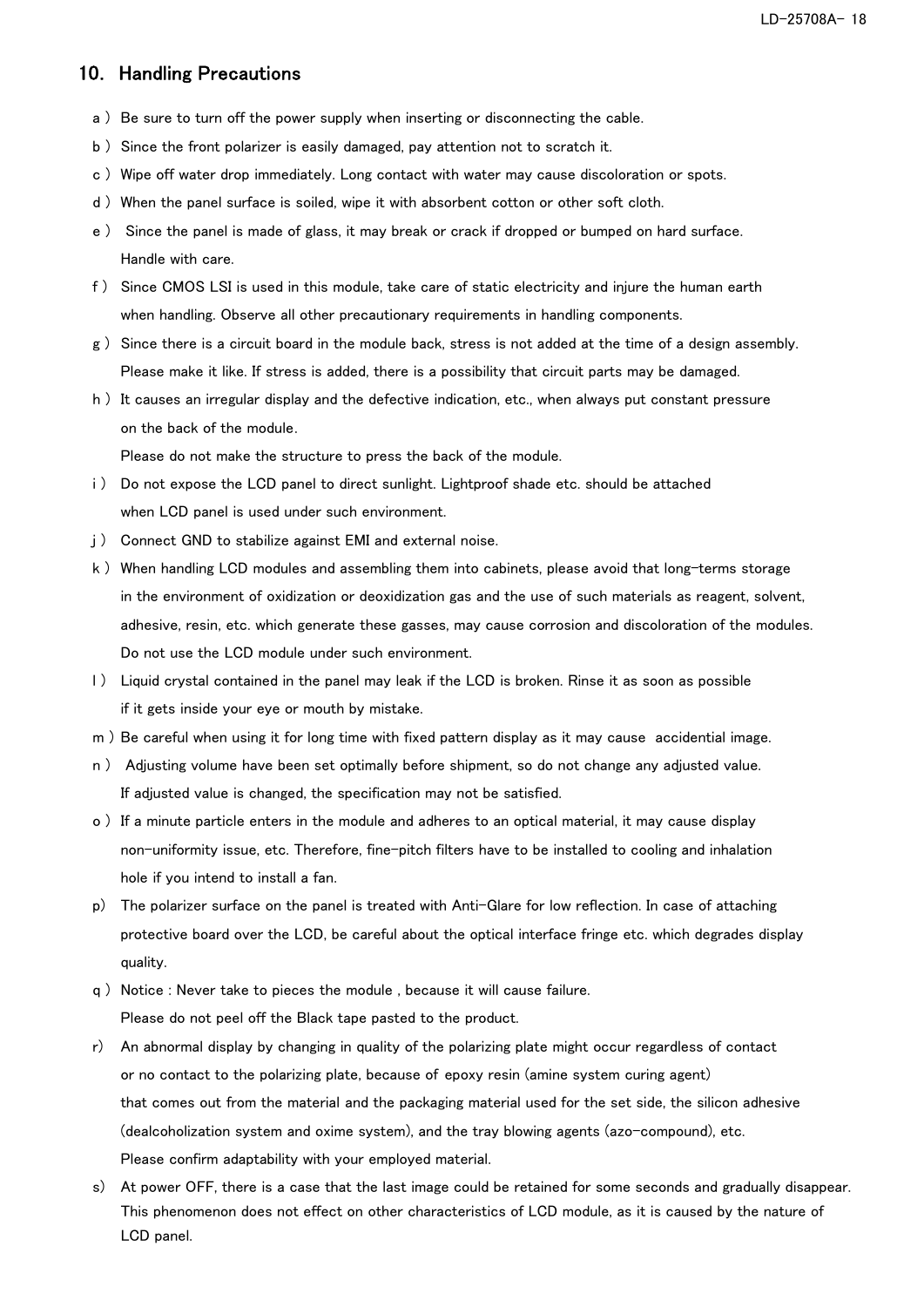# 11. Packing form

| a) Piling number of cartons :                                                | MAX 5                                           |
|------------------------------------------------------------------------------|-------------------------------------------------|
| b) Package quantity in one carton:                                           | 20 <sub>pcs</sub>                               |
| c) Carton size(TYP):                                                         | $460$ mm(W) $\times$ 426mm(D) $\times$ 341mm(H) |
| $\sim$ $\sim$ $\sim$ $\sim$ $\sim$ $\sim$ $\sim$ $\sim$<br>$\cdots$ $\cdots$ |                                                 |

d) Total mass of one carton filled with full modules(20pcs): 14kg

Packing form are shown in Fig.3.

### 12. Reliability test items

| No.            | Test item                                             | Conditions                                                                                                                                                                                     | Remark        |
|----------------|-------------------------------------------------------|------------------------------------------------------------------------------------------------------------------------------------------------------------------------------------------------|---------------|
|                | High temperature<br>storage test                      | Ambient temperature 70°C 240H                                                                                                                                                                  | [Note1]       |
| $\overline{2}$ | Low temperature<br>strage test                        | Ambient temperature −30°C 240H                                                                                                                                                                 | [Note1]       |
| 3              | High temperature<br>& high humidity<br>operation test | Ambient temperature 40°C, Humidity 95% RH 240H<br>(No condensation.)                                                                                                                           | [Note1]       |
| 4              | High temperature<br>operation test                    | Panel surface 70°C 240H                                                                                                                                                                        | [Note1]       |
| 5              | Low temperature<br>operation test                     | Ambient temperature 0°C 240H                                                                                                                                                                   | [Note1]       |
| 6              | Vibration test                                        | $<$ Sin wave $>$<br>Frequency: 10~57Hz/Vibration width (one side): 0.076mm<br>:57 $\sim$ 500Hz $\angle$ Gravity:9.8m/s2<br>Sweep time: 11 minutes<br>Test period : $3H(X, Y, Z)$ direction 1H) | [Note1]       |
| 7              | Shock test                                            | Max. gravity: 490m/s2 Pulse width: 11ms<br>Direction: $\pm$ X, $\pm$ Y, $\pm$ Z Test period: 1time $\angle$ 1 direction                                                                        | [Note1]       |
| 8              | Thermal shock test                                    | $-20^{\circ}C[0.5h] \sim 70^{\circ}C[0.5h] \diagup 50$ cycles                                                                                                                                  | $[$ Note1 $]$ |

【Note1】 Under the display quality test conditions with normal operation state, these shall be no change which may affect practical display function. (normal operation state: Temperature:15~35℃,

Humidity:45~75%, Atmospheric pressure:86~106kpa)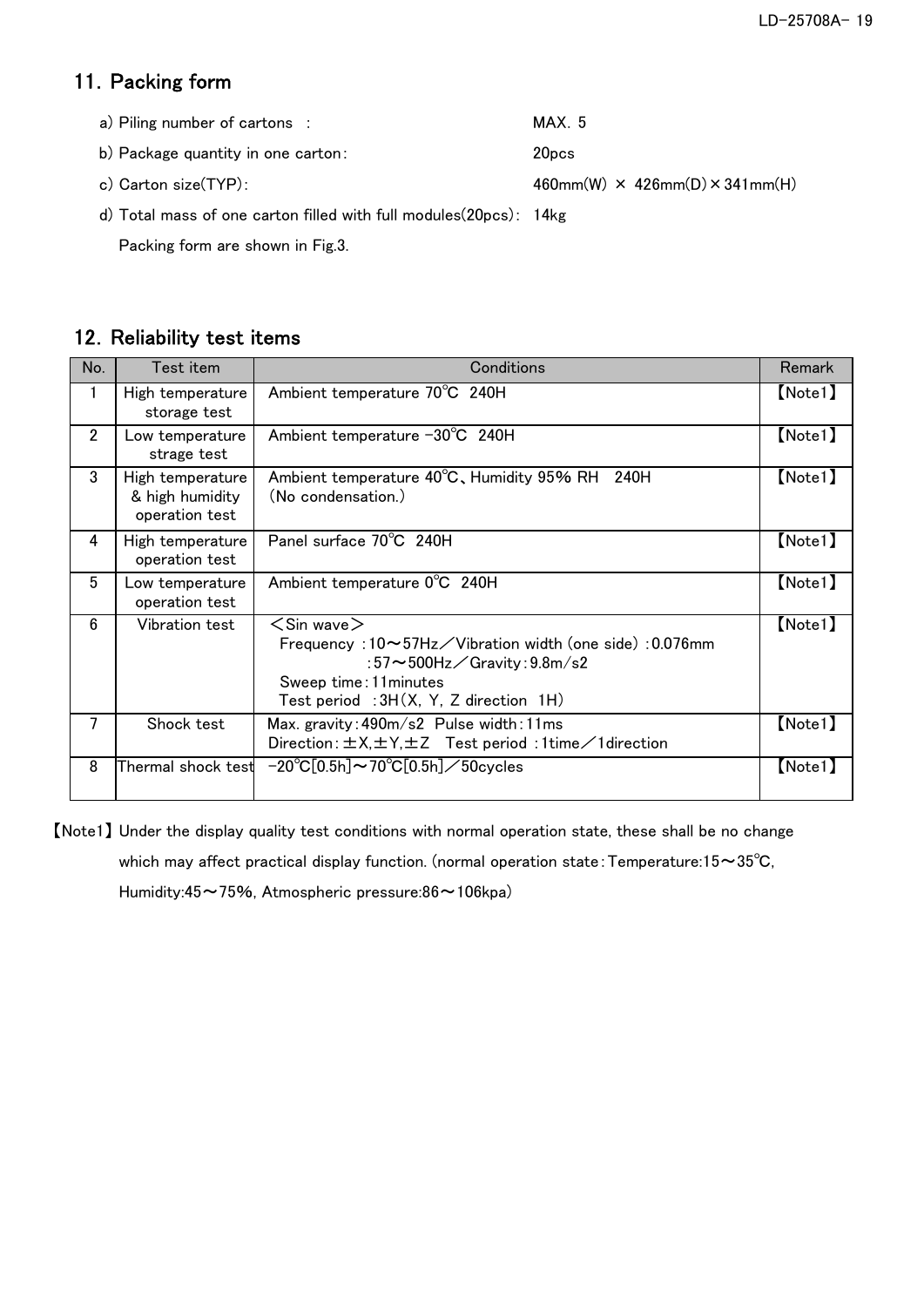## 13.Others

13-1. Lot No Label:

A)Module serial label

The label that displays SHARP・Model No.(LQ121K1LG53)・Lot No. is stuck on the back of the module.



#### B)Backlight serial label

The label that displays the Discernment code and Lot No. for the backlight is stuck on the back of the module.



#### 13-2. Packing box Label:

The label that displays ①Model No.( LQ121K1LG53) ②Lot No. ③Quantity of module is stuck

on the packing box. Moreover, the display of bar code also applies to this.



A right picture is written to the packing box of module for the RoHS restriction. ※ R.C.(RoHs Compliance)means these parts have corresponded with the RoHs directive. This module corresponds from the first sample to RoHS Directive.

R.C.

The figure below is written under the SHARP logo of the packing box about the production country.



- ※ 「MADE IN JAPAN」 ⇒ Assemble site: SHARP MIE or MIETECH  $M = M$  CHAINA  $\Rightarrow$  Assemble site: WSEC
- 13-3. The ozone-depleting substances is not used.
- 13-4. If any problem occurs in relation to the description of this specification , it shall be resolved through discussion with spirit of cooperation.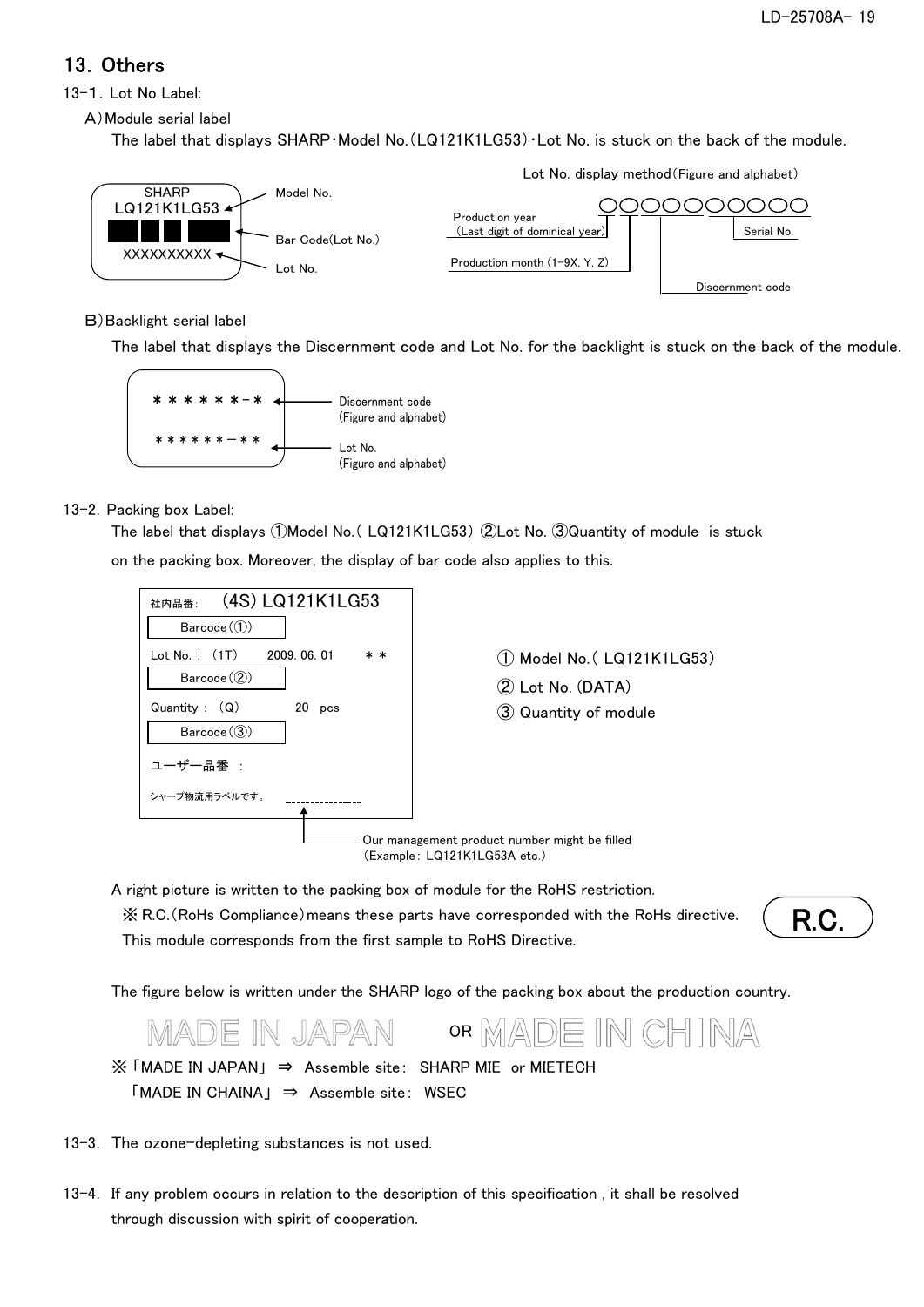### 14. Storage conditions

Environmental condition range of storage temperature and humidity

Temperature 0 to 40 degrees Celsius

Relative humidity 95%RH and below

【Note】Please refer below as a mean value of the environmental conditions.

Summer time temperature 20 to 35 degrees Celsius humidity , 85%RH and below

Winter time temperature 5 to 15 degrees Celsius humidity , 85%RH and below

Please maintain within 240 hours of accumulated length of storage time, with conditions of 40 degrees Celsius and room humidity of 95%RH.

#### Direct sun light

Please keep the product in a dark room or cover the product to protect from direct sun light.

#### Atmospheric condition

Please refrain from keeping the product with possible corrosive gas or volatile flux.

#### Prevention of dew

Please store the product carton either on a wooden pallet or a stand / rack to prevent dew.

Do not place directly on the floor. In addition, to obtain moderate ventilation in between the pallet's top and bottom surfaces, pile the cartons up in a single direction and in order.

Please place the product cartons away from the storage wall.

#### Storage period

Within above mentioned conditions, maximum storage period should be one year.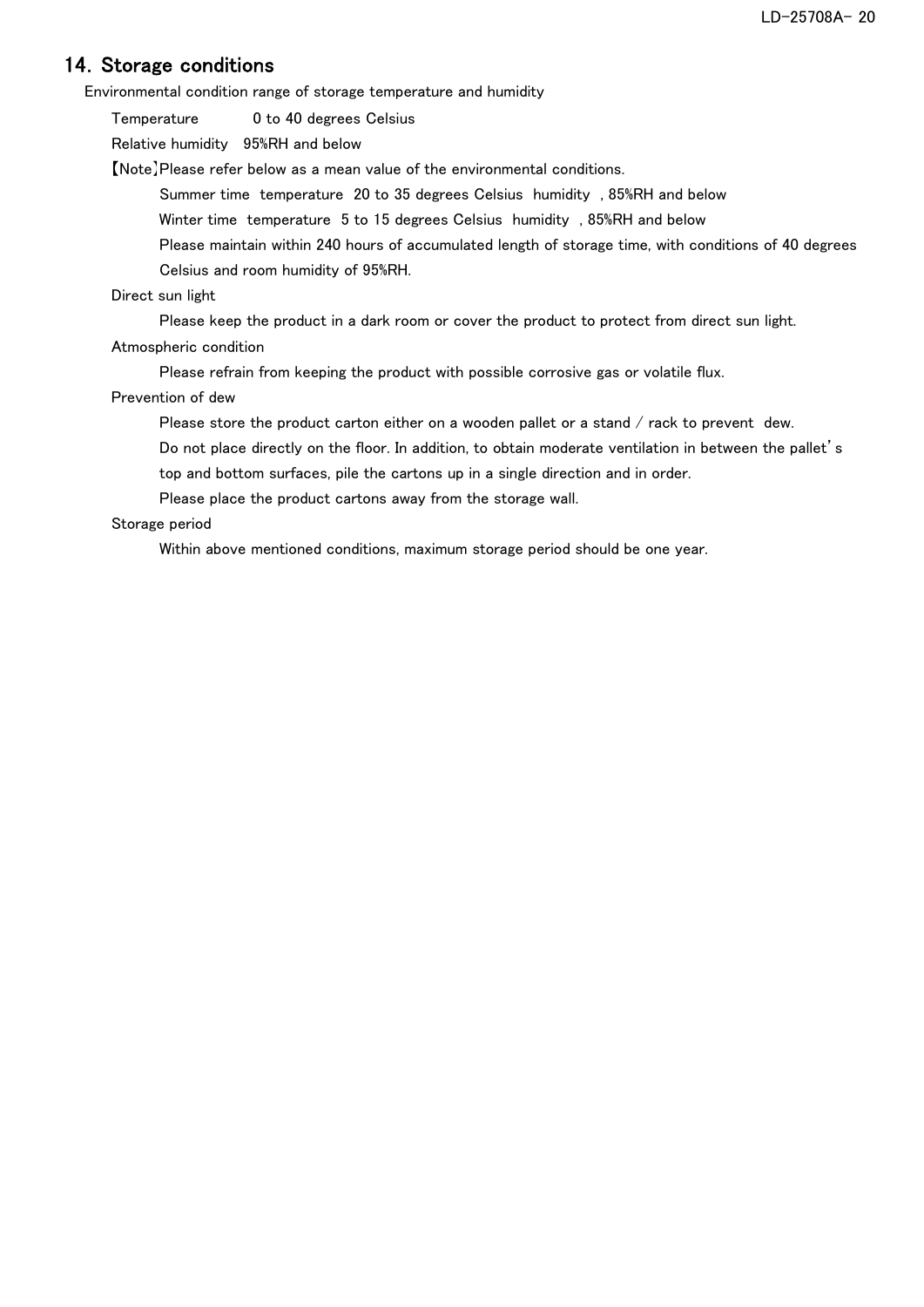